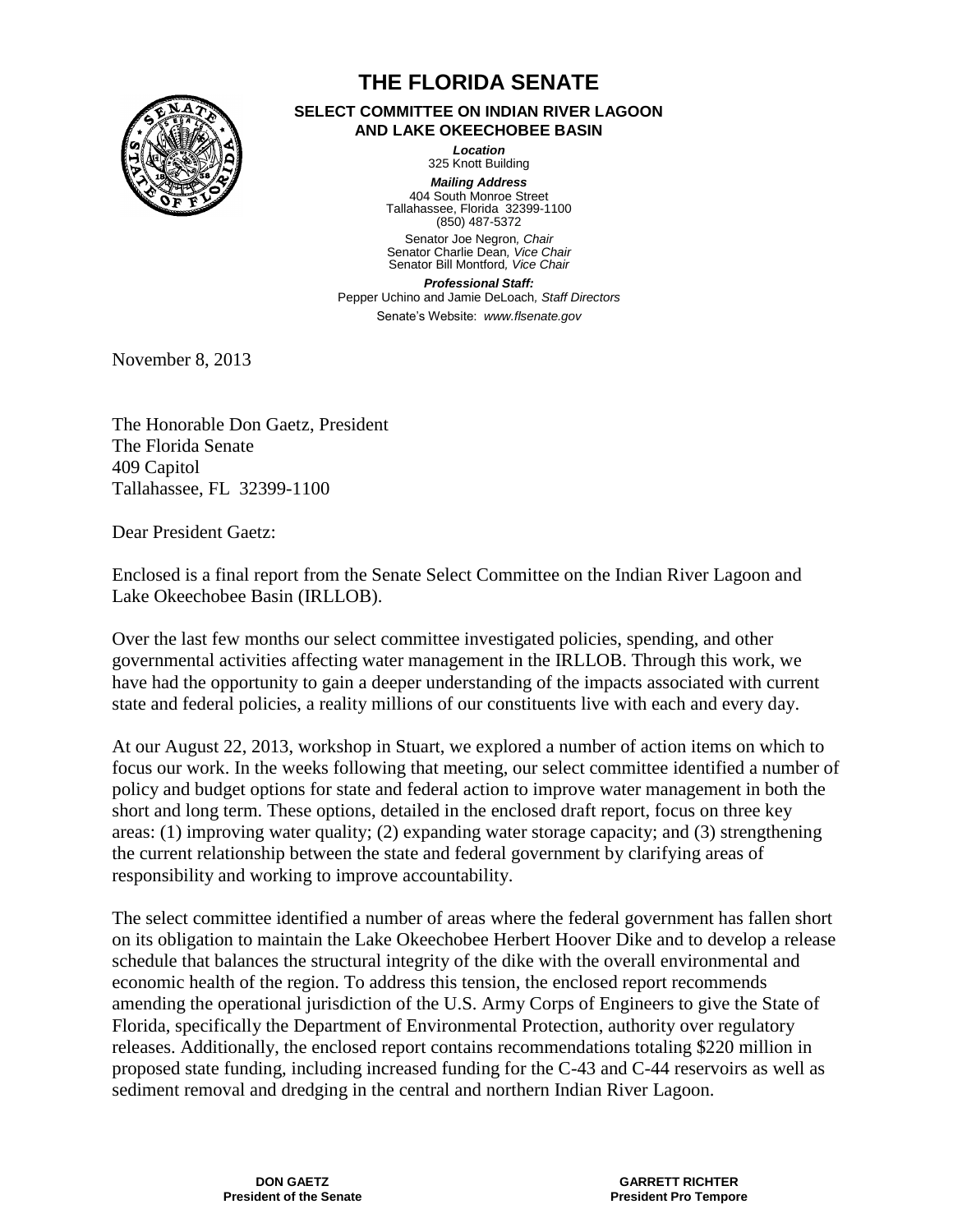November 8, 2013 Page 2

Recommendations also outline water management options that would increase current storage and flow capacities by billions of gallons.

This report represents a significant first step toward improving water management across the entire South Florida region. I look forward to working with my colleagues on our appropriations and policy committees to further discuss the report and recommendations during the upcoming legislative session.

Sincerely yours,

Joe Negron, Chair Senator, District 32

cc: Pepper Uchino, Staff Director Jamie DeLoach, Staff Director Carol Gormley, Senior Policy Advisor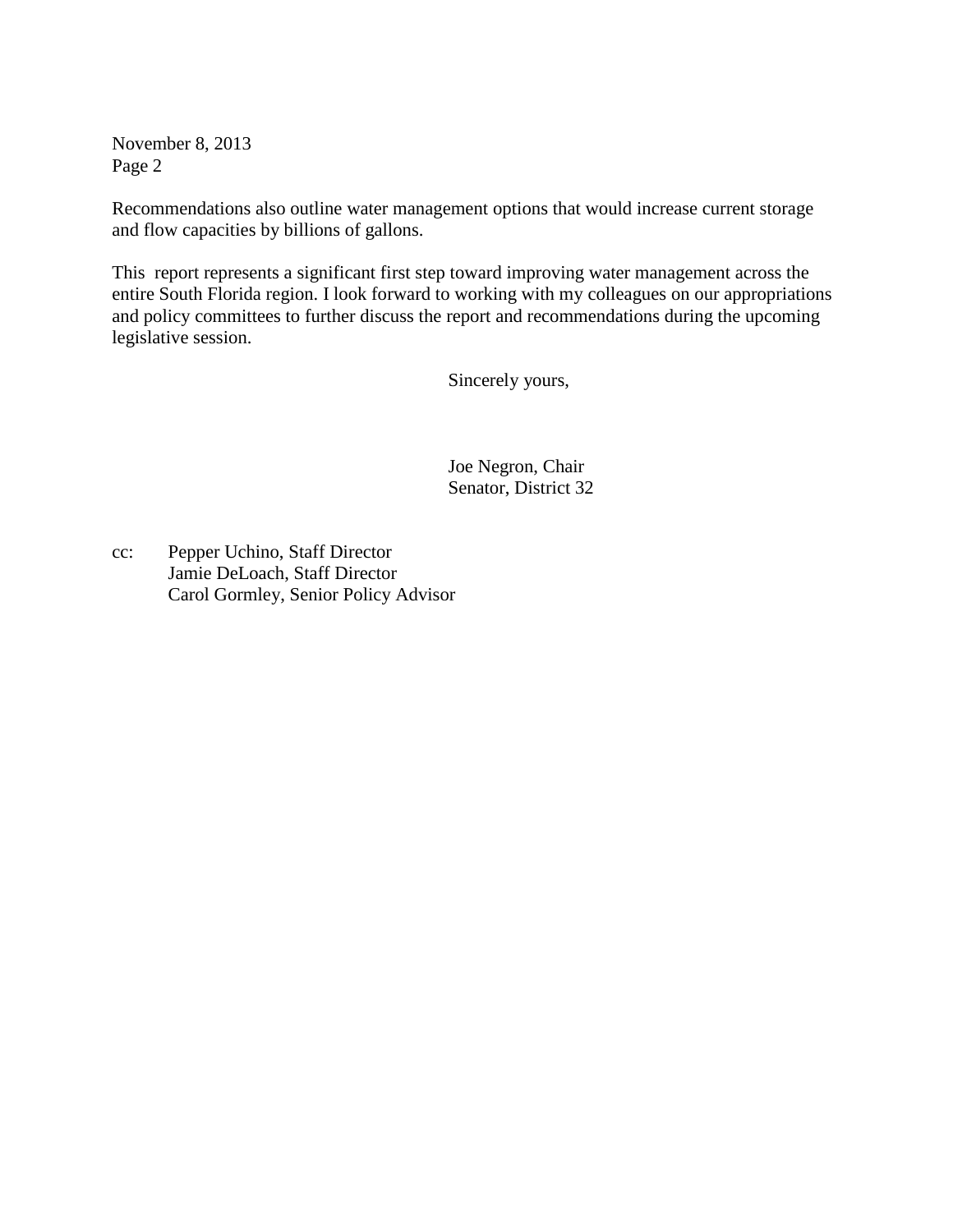# **Report by the Select Committee on Indian River Lagoon and Lake Okeechobee Basin November 8, 2013**

The St. Lucie River and Estuary is located to the east of Lake Okeechobee along Florida's Treasure Coast and is part of the larger Indian River Lagoon system, which is the most diverse estuarine environment in North America. The lagoon is home to more than 4,000 plant and animal species including manatees, oysters, dolphins, sea turtles, and sea grasses.<sup>1</sup> The Caloosahatchee River, located to the west of Lake Okeechobee, drains into the Caloosahatchee River Estuary and into Pine Island Sound along the west coast of Florida. Both are vital to the residents and economy of South Florida.<sup>2</sup>

Flood protection projects in South Florida have extensively altered the hydrology of the entire region and disrupted the historical flow patterns necessary to support a healthy ecosystem. The rivers, estuaries, and coastal environments along both the east and west coasts have been severely impacted by a combination of factors including:

- development,
- flood protection projects,
- increased rainfall and stormwater runoff,
- increased quantities of water released from Lake Okeechobee into the C-43 and C-44 canals, and
- $\bullet$  increased nutrient loading.<sup>3</sup>

In early 2011, two massive phytoplankton blooms occurred along the entire Indian River Lagoon and resulted in extensive loss of seagrass throughout much of the area. The phytoplankton bloom exceeded any other documented bloom in terms of size, intensity, duration, and magnitude of seagrass loss. By early 2013, a significant number of dolphins, manatees, and pelican deaths were reported in the lagoon. At the same time, South Florida experienced an increase in rainfall, leading to an increase in nutrient pollution, stormwater runoff, and the quantity of water released into the canal systems. There is no single factor that has caused the decline in the health of the ecosystem along the east and west coasts. Rather it has been a combination of factors that have resulted in what some scientists have referred to as "the perfect storm."<sup>4</sup>

In response to the impacts to the coastal estuaries, Senate President Gaetz announced the creation of the Select Committee on Indian River Lagoon and Lake Okeechobee Basin (IRLLOB) on July 10, 2013. The goal of the committee was to investigate the policies, funding, and other governmental activities affecting water management in the Lake Okeechobee Basin.

On August 22, 2013, the IRLLOB committee held a public meeting to address the recent impacts of discharges from Lake Okeechobee to the St. Lucie River and Indian River Lagoon and the

 $\overline{\phantom{a}}$ <sup>1</sup> South Florida Water Management District, *St. Lucie River and Estuary*, <http://www.sfwmd.gov/portal/page/portal/xweb%20protecting%20and%20restoring/stlucie> (last visited Oct. 17, 2013).

<sup>2</sup> South Florida Water Management District, *Caloosahatchee River and Estuary*, <http://www.sfwmd.gov/portal/page/portal/xweb%20protecting%20and%20restoring/caloosahatchee%20strategies> (last visited Oct. 17, 2013).

<sup>3</sup> *Supra* note 1.

<sup>4</sup> St. Johns River Water Management District, *The 2011 Superbloom* (May 16, 2013), <http://www.sjrwmd.com/itsyourlagoon/2011superbloom.html> (last visited Oct. 17, 2013).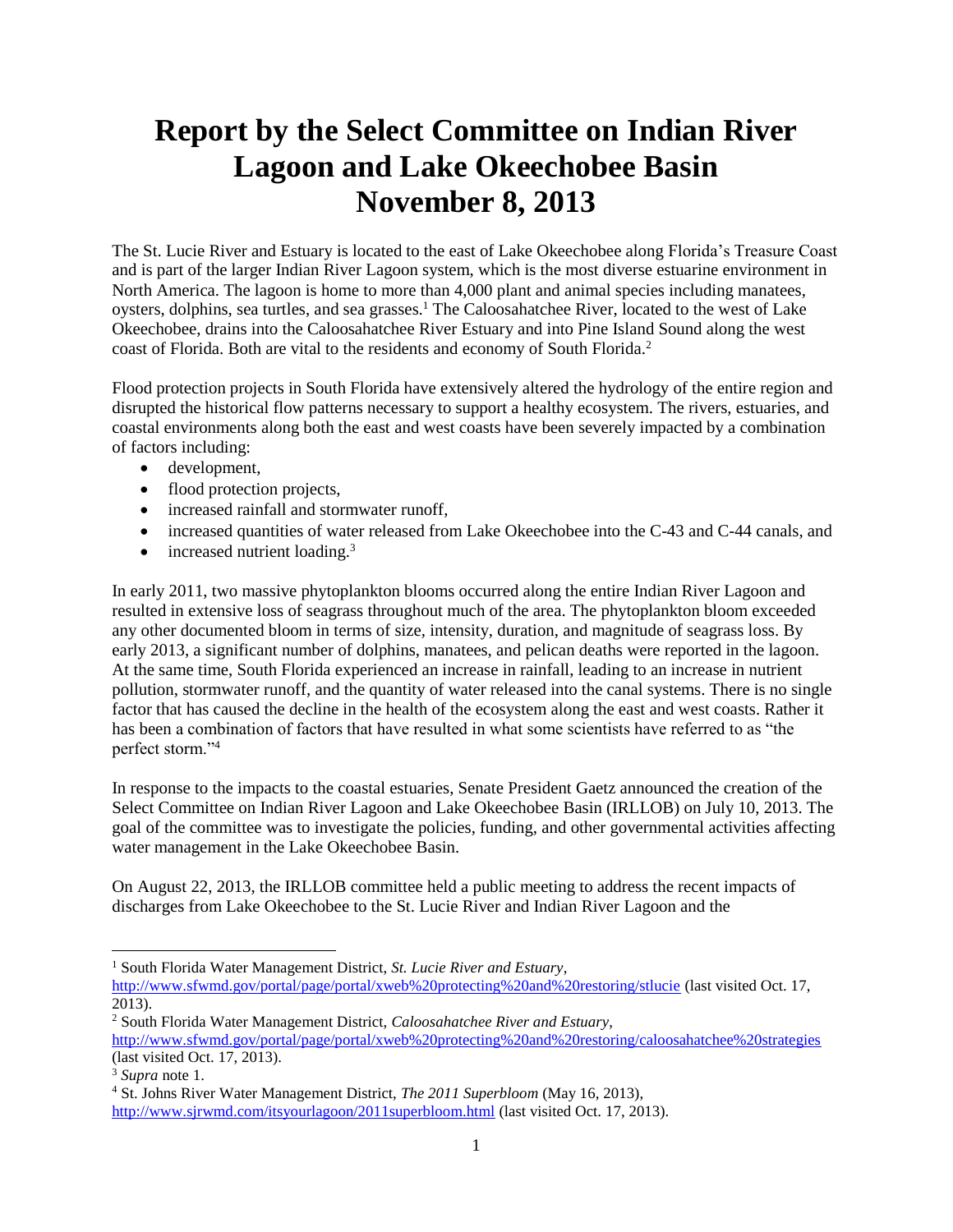Caloosahatchee River  $(C-43)^5$  and Estuary. The meeting consisted of multiple panels with representatives from the South Florida Water Management District (SFWMD), the U.S. Army Corps of Engineers (Corps), local governments, state agencies, the scientific community, the agricultural industry, and environmental interest groups. In addition, the committee heard over three hours of public testimony and has received nearly 200 comments via the website.

Following the public meeting in Stuart, Florida, the committee held a meeting in Tallahassee on September 24, 2013. The committee heard presentations from Ernie Barnett, Executive Director of the SFWMD, and Jim David, Director of the St. Lucie County Mosquito Control and Coastal Management Services Department, on short-term solutions to the discharges from Lake Okeechobee. The committee also heard public testimony concerning the environmental and economic problems resulting from the excessive discharges from Lake Okeechobee.

This report highlights historical and recent events along Florida's east and west coasts that have led to the degradation of the ecosystems and economies and provides recommendations to restore the rivers, estuaries, and coastlines that are vital to Florida's environment and economy. The report also outlines many of the state's current water projects and restoration efforts, as well as the impact the federal government's actions and inaction have on the region.

# **Lake Okeechobee and the Everglades Overview**

The historical landscape of South Florida allowed water to flow in an uninterrupted sheetflow from the Kissimmee River into Lake Okeechobee, south through the Everglades and into Florida Bay. The rivers, lakes and estuaries of the Everglades that depend on the southward flow of water support a wide variety of flora and fauna not found anywhere else in the world. Prior to the draining of the Everglades and urbanization of South Florida, the Everglades covered 7 million acres. It is commonly referred to as the "River of Grass." Today, it encompasses approximately half of its historical area.<sup>6</sup>

Lake Okeechobee, known as the "Liquid Heart of Florida," formed approximately 6,000 years ago when ocean waters receded and water was left standing in the shallow depression that formed the bed of the lake. The name "Okeechobee" comes from the Seminole Tribe word meaning "big water."<sup>7</sup> At over 467,000 acres, Lake Okeechobee is the second largest lake located entirely within the lower 48 states<sup>8</sup> and has a maximum storage capacity of 1.05 trillion gallons at a depth of 19 feet.<sup>9</sup> Prior to the 20<sup>th</sup> century, the lake often overflowed the low peat banks along the southern rim, which created a vast area with fertile soil now known as the Everglades Agricultural Area (EAA).

The Lake Okeechobee watershed includes the Upper Kissimmee Chain of Lakes, the Kissimmee River, Taylor Creek, Nubbin Slough, Lake Istokpoga, Indian Prairie, Fisheating Creek, portions of the EAA, and

<sup>6</sup> South Florida Water Management District, *America's Everglades*,

 $\overline{a}$ 

<sup>5</sup> The Caloosahatchee River and C-43, though they are distinct, are generally used interchangeably. C-44 refers to the St. Lucie Canal.

<http://www.sfwmd.gov/portal/page/portal/xweb%20protecting%20and%20restoring/americas%20everglades> (last visited Oct. 4, 2013).

<sup>7</sup> Seminole Tribe of Florida, *Seminole Tribe of Florida, Culture and Language* (2013),

<http://www.semtribe.com/Culture/Language.aspx> (last visited Oct. 17, 2013).

<sup>8</sup> Florida Department of Environmental Protection, *Brief History of Lake Okeechobee* (Feb. 11, 2009), [http://www.dep.state.fl.us/evergladesforever/about/lakeo\\_history.htm](http://www.dep.state.fl.us/evergladesforever/about/lakeo_history.htm) (last visited Oct. 3, 2013).

<sup>9</sup> Florida Department of Environmental Protection, *Total Maximum Daily Load for Total Phosphorus Lake Okeechobee, Florida*, 2 (Aug. 2001), *available at*

[http://www.dep.state.fl.us/water/tmdl/docs/tmdls/final/gp1/Lake\\_O\\_TMDL\\_Final.pdf](http://www.dep.state.fl.us/water/tmdl/docs/tmdls/final/gp1/Lake_O_TMDL_Final.pdf) (last visited Oct. 17, 2013).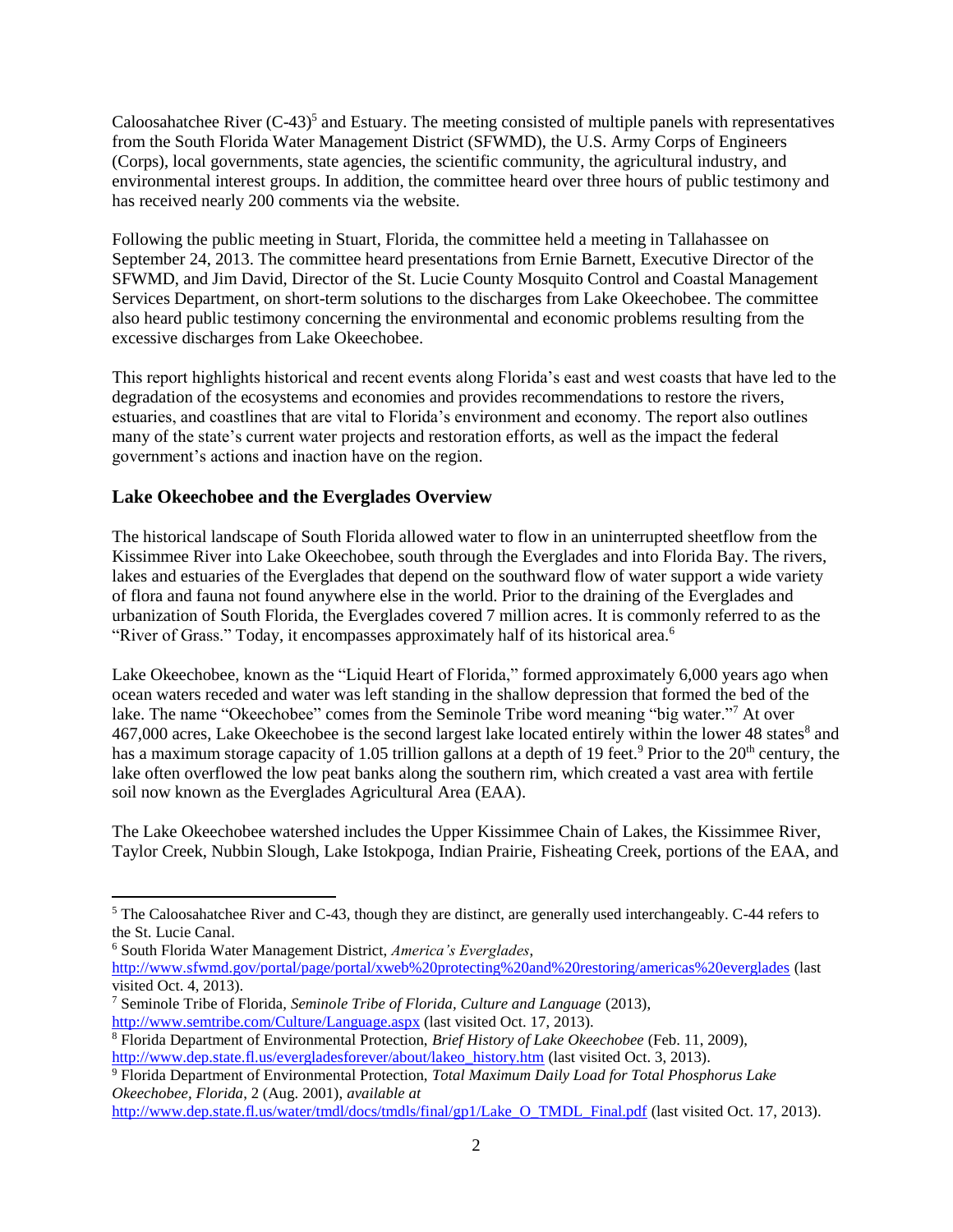other smaller basins east and west of the lake. <sup>10</sup> Major hydrologic inputs into Lake Okeechobee include rainfall, the Kissimmee River, Fisheating Creek, Taylor Creek, Nubbin Slough, and numerous smaller inflows such as discharges from the EAA, and the Harney Pond and Indian Creek basins.<sup>11</sup> Major hydrologic outputs from the lake include evapotranspiration, discharges to the Caloosahatchee and St. Lucie Canals, and relatively smaller discharges to the Miami, North New River, Hillsboro, and West Palm Beach Canals. The maximum flow capacity to through the C-43 is 9,300 cubic feet per second (cfs). The maximum capacity through the C-44 is 7,300 cfs. For a sense of perspective, 9,300 cfs over 24 hours is equal to approximately 18,446 acre feet or 6.01 billion gallons per day. Put another way, the U.S. Geological Survey preliminary data for 2010 water use in Florida estimates that total fresh water withdrawals in the state amounted to 6.34 billion gallons per day.<sup>12</sup>

#### *Water Flow Alterations*

One of the first attempts to alter the flow of water in South Florida began in 1882 when Philadelphia businessman, Hamilton Disston, began the channelization of the Caloosahatchee River and the upper Kissimmee River basin after purchasing 4 million acres from Florida for 25 cents an acre.<sup>13</sup>

In the 1890s, Disston constructed a canal connecting Lake Okeechobee to Lake Hicpochee, which is the headwater of the Caloosahatchee River, thus creating the lake's first connection to tidewater.<sup>14</sup> In the early 1900s, the St. Lucie, Hillsboro, North New River, West Palm Beach, and Miami Canals were constructed, connecting Lake Okeechobee to the Atlantic Ocean.

In 1904, Napoleon Bonaparte Broward was elected on the promise to drain the Everglades in order to create rich farmland. <sup>15</sup> Between 1905 and 1937, several major drainage projects were constructed in South Florida and a five foot levee was built along the southern shore of Lake Okeechobee. The levee and the drainage projects significantly altered the landscape and flow of water through the Everglades ecosystem and encouraged settlement and agricultural activities along the lake.

The drainage facilities and the levee constructed along the southern shore of the lake proved inadequate for protecting the land and people around the lake from a series of major hurricanes in 1922, 1924, 1926, and 1928. The latter two hurricanes were particularly devastating, resulting in more than 3,000 fatalities and widespread destruction of property south of the lake.<sup>16</sup>

# *Central and Southern Florida Project for Flood Control and Other Purposes*

<sup>10</sup> South Florida Water Management District, et al., *2011 Lake Okeechobee Protection Plan Update* (March 2011), *available at* [http://www.sfwmd.gov/portal/page/portal/xrepository/sfwmd\\_repository\\_pdf/lopp\\_update\\_2011.pdf](http://www.sfwmd.gov/portal/page/portal/xrepository/sfwmd_repository_pdf/lopp_update_2011.pdf) (last visited Oct. 3, 2013).

<sup>11</sup> *Supra* note 9, at 6**.** 

<sup>12</sup> U.S. Geological Survey, *Freshwater Withdrawals by Category in Florida, 1970-2010*, 2 (Mar. 6, 2013), *available at*

[http://fl.water.usgs.gov/infodata/data/2010/Total%20historical%20water%20withdrawals%20by%20category%20in](http://fl.water.usgs.gov/infodata/data/2010/Total%20historical%20water%20withdrawals%20by%20category%20in%20Florida,1970-2010.pdf) [%20Florida,1970-2010.pdf](http://fl.water.usgs.gov/infodata/data/2010/Total%20historical%20water%20withdrawals%20by%20category%20in%20Florida,1970-2010.pdf) (last visited Oct. 23, 2013).

<sup>&</sup>lt;sup>13</sup> Edward A. Fernald and Elizabeth D. Purdum, eds., Water Resources Atlas of Florida, 156-158 (Institute of Science and Public Affairs, Florida State University 1998).

<sup>14</sup> *Supra* note 8.

<sup>15</sup> Donald J. Mabry, *Florida's Napoleon*,

<http://www.historicaltextarchive.com/sections.php?action=read&artid=771%20target=blank> (last visited Oct. 17, 2013).

<sup>16</sup> National Weather Service Regional Office Central Region Headquarters, *Famous Hurricanes of the 20th and 21st Century in the United States*, 3-4[, http://www.crh.noaa.gov/images/mkx/pdf/handouts/famous-hurricanes.pdf](http://www.crh.noaa.gov/images/mkx/pdf/handouts/famous-hurricanes.pdf) (last visited Oct. 17, 2013).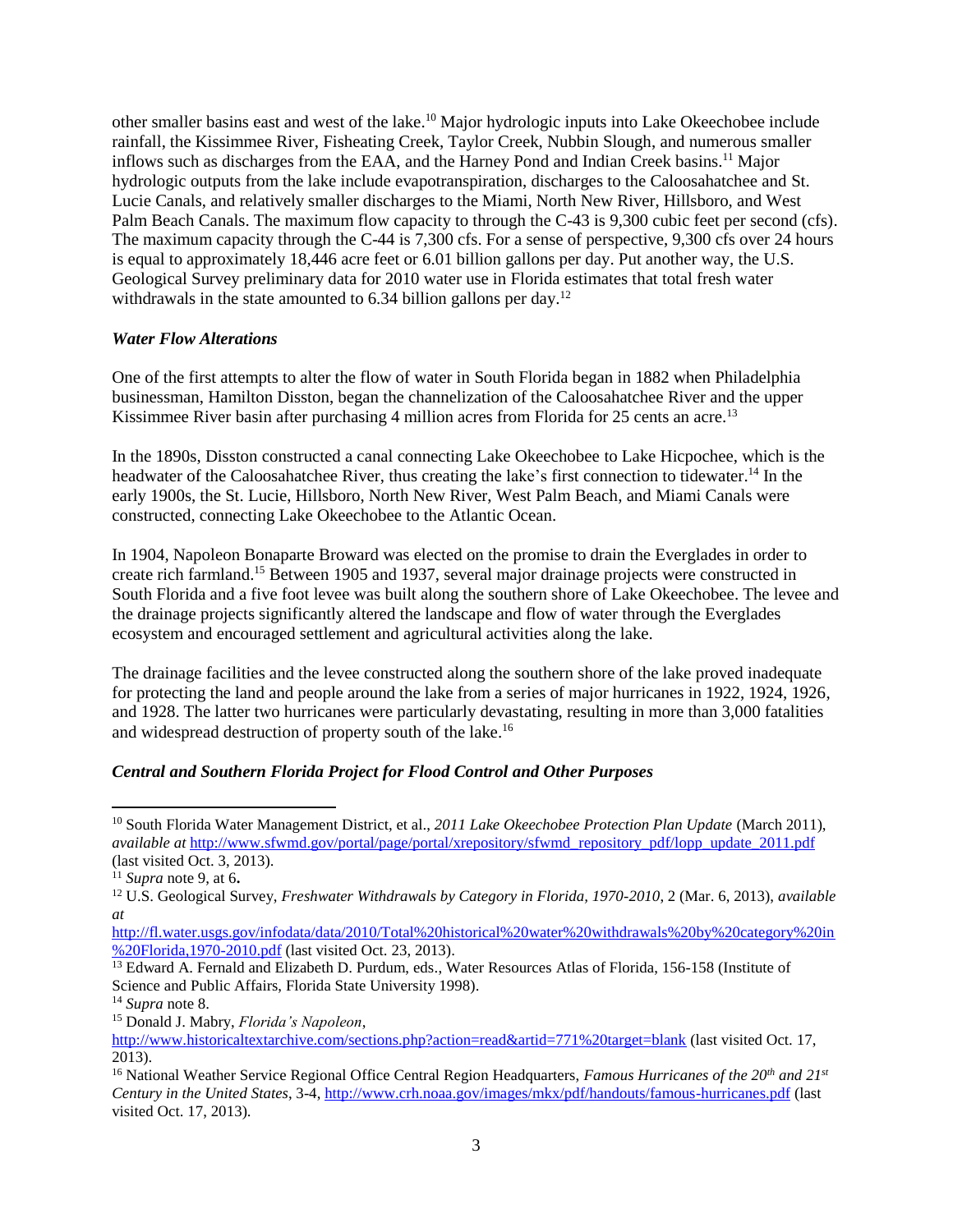After the 1928 hurricane, Congress passed the 1930 Rivers and Harbors Act, authorizing the Corps to construct 67.8 miles of levee along the southern shore and 15.7 miles of levee along the northern shore of Lake Okeechobee.<sup>17</sup> After a major hurricane caused extensive flooding in 1947, Congress passed the Flood Control Act of 1948, authorizing the first phase of the comprehensive water resource project known as the Central and Southern Florida Project for Flood Control and Other Purposes (C&SF). The C&SF Project was authorized to provide flood control; water supply for municipal, industrial and agricultural uses; to prevent salt water intrusion; and to protect fish and wildlife in the Everglades. The project included 1,000 miles of levees, 720 miles of canals, and approximately 200 water control structures. A portion of the area drained was designated the EAA, which spans approximately 700,000 acres.<sup>18</sup> The C&SF Project also included extending and raising the Herbert Hoover Dike to its present day elevation of 32 to 46 feet, which was accomplished in the  $1960s$ <sup>19</sup>

The C&SF Project also authorized the channelization of the Kissimmee River in order to provide flood protection for the surrounding agricultural areas.<sup>20</sup> The channelization began in 1962 and lasted until 1971. It consisted of the excavation of the central canal and the installation of six water control structures that created five impoundment basins. The 103-mile meandering shallow river was transformed into a 56 mile long, 30-foot deep and 90 to 300-foot wide canal called the C-38. Prior to the channelization of the river and under normal conditions, the flow of the river inundated much of the flood plain four to eleven months out of the year. Following the channelization, nearly all of the flow from the river and the floodplain was captured by the canal.<sup>21</sup>

The channelization of the Kissimmee River was effective at controlling flooding, but it had a devastating impact on the ecology of the river and its surrounding floodplain. The elimination of the continuous flow of the river and the seasonal inundation of the floodplain resulted in the loss of over 19,500 acres of wetlands, which led to water quality degradation and a dramatic decline in wildlife populations dependent on the wetland habitat. In 1972, one year after the completion of the Kissimmee River project, there were calls to restore the river, prompting the Central and Southern Florida Flood Control District (predecessor to the SFWMD) to hold the first public hearing on the potential restoration of the river.<sup>22</sup>

# **State and Federal Efforts to Restore the Everglades Watershed**

The state and federal governments have enacted a number of plans designed to address pollution and water flow in the Everglades watershed. Many of the plans that have been enacted are long term and, when completed, will result in more continuous sheetflow south of Lake Okeechobee that mimics the historic flow of water through the Everglades. They are also designed to restore the ecology and wildlife habitats for plants and animals living there. Restoration efforts must also provide for the water supply and flood control needs of South Florida. Providing a path southward for water in Lake Okeechobee is a key component to fully managing discharges east and west from the lake.

 $\overline{a}$ 

[http://www.sfwmd.gov/portal/page/portal/xrepository/sfwmd\\_repository\\_pdf/krr\\_exec\\_summary.pdf](http://www.sfwmd.gov/portal/page/portal/xrepository/sfwmd_repository_pdf/krr_exec_summary.pdf) (last visited Oct. 7, 2013).

<sup>17</sup> U.S. Army Corps of Engineers Jacksonville District, *HHD Dam Safety Modication* [sic] *Study Information*, <http://www.saj.usace.army.mil/Missions/CivilWorks/LakeOkeechobee/HerbertHooverDike.aspx> (last visited Oct. 17, 2013).

<sup>18</sup> *Id.*

<sup>19</sup> Leslie G. Bromwell et al., *Report of Expert Review Panel Technical Evaluation of Herbert Hoover Dike Lake Okeechobee, Florida,* 3, 7 (Apr. 2006), *available at* 

[http://my.sfwmd.gov/portal/page/portal/common/newsr/hhd\\_report.pdf,](http://my.sfwmd.gov/portal/page/portal/common/newsr/hhd_report.pdf) (last visited Oct. 23, 2013). <sup>20</sup> SFWMD, *Kissimmee River Restoration Studies, Executive Summary*, 1 (Sep. 2006), *available at* 

<sup>21</sup> *Id.*

<sup>22</sup> *Id.*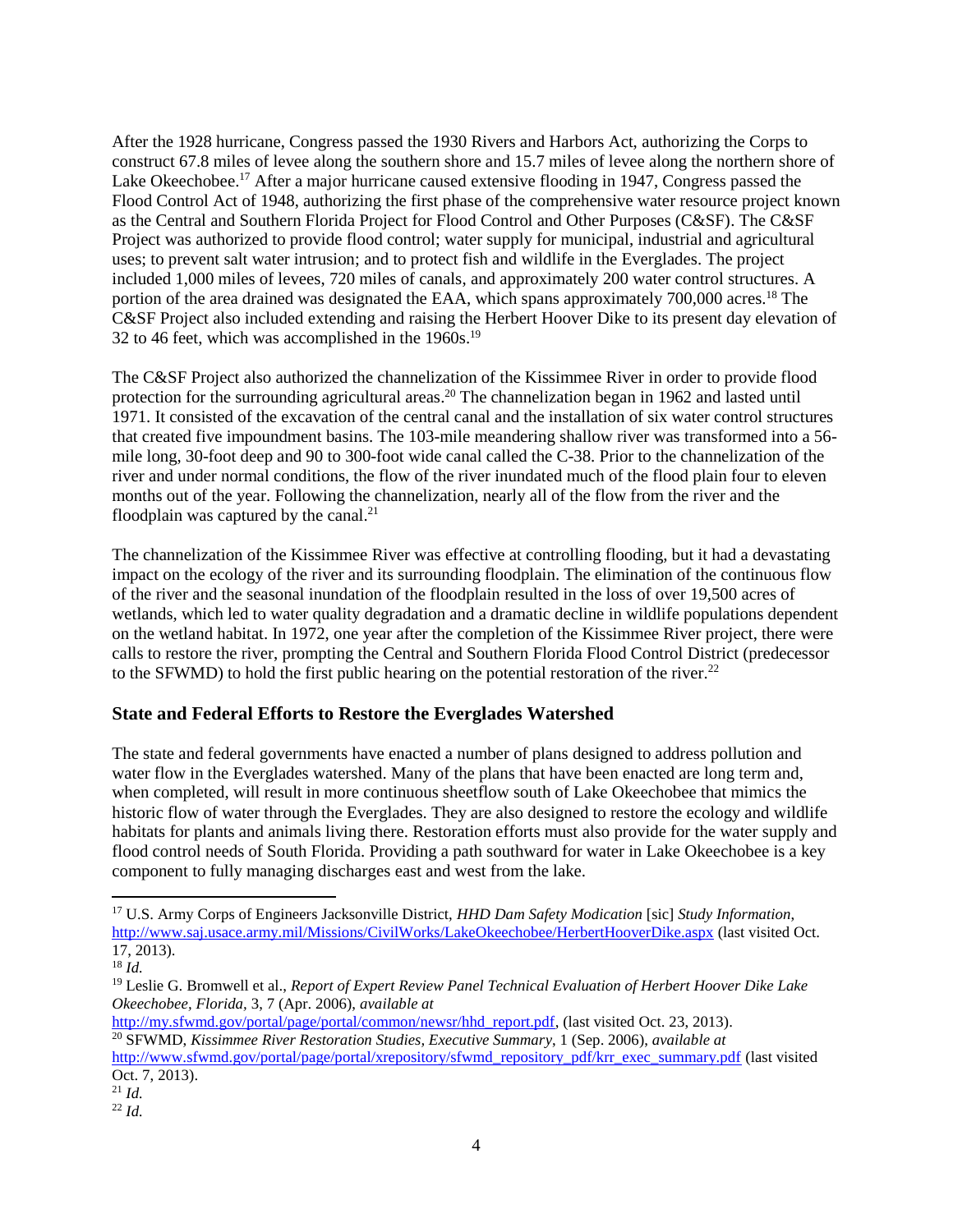In 1988, the federal government filed suit against the SFWMD and the State of Florida alleging that state water quality standards on federal lands were being violated as a result of the high nutrient concentrations being discharged into the Everglades from urban and agricultural areas. In 1992, the parties to the lawsuit entered into a settlement agreement.<sup>23</sup> The 1992 agreement established interim and long-term phosphorus concentration limits for the Everglades National Park (ENP) and the Loxahatchee National Wildlife Refuge. The agreement also required the state to build and operate a minimum of 32,000 acres of storm water treatment areas (STAs).<sup>24</sup>

A year before the settlement, in 1991, the Legislature passed the Marjorie Stoneman Douglas Everglades Protection Act (Act) to restore the Everglades. The Act directed the SFWMD to adopt the Everglades Surface Water Improvement and Management (SWIM) Plan, which included strategies to bring facilities into compliance with water quality standards. The Act also directed the SFWMD to identify and acquire lands for the purpose of water management, create a permitting system, and develop funding mechanisms. The Act also provided the SFWMD the ability to adopt stormwater management utility fees.<sup>25</sup>

### *Everglades Forever Act*

In 1994, the Legislature passed the Everglades Forever Act (EFA), which outlines the state's commitment to restore the Everglades by improving water quality and quantity. The primary goals of the EFA are to improve water quality by reducing phosphorus levels, restore the hydrology of the ecosystem, and restore and protect native plant and animal species by reducing invasive, exotic species in the Everglades.<sup>26</sup>

The EFA requires the SFWMD and the Florida Department of Environmental Protection (DEP) to numerically interpret the Class III phosphorus criterion necessary to meet water quality standards in the Everglades Protection Area<sup>27</sup> and does not cause an imbalance in the natural populations of aquatic flora and fauna. The EFA required that a 10 part per billion default phosphorus criterion go into effect until a rule was adopted.<sup>28</sup> In 2003, the DEP adopted the rule to establish a long-term geometric numeric phosphorus criterion of 10 parts per billion for Class III waters in the Everglades Protection Area.<sup>29</sup>

In 2003, the Legislature passed SB 626 to amend the EFA and implement the "Everglades Protection Area Tributary Basins Conceptual Plan for Achieving Long-term Water Quality Goals" (Long-Term Plan). The Long-Term Plan is to be implemented in two phases. The initial phase is from 2003 to 2016, and is followed by a second 10-year phase. The SFWMD is responsible for implementing the Long-Term Plan and the subsequently approved amendments. The Long-Term Plan identifies the best available phosphorus reduction technology to be used in combination with Best Management Practices (BMPs) and STAs to achieve the phosphorus criterion in the Everglades Protection Area.<sup>30</sup>

On September 12, 2012, Governor Scott announced that the DEP had issued final permits and consent orders to the SFWMD for the implementation of the "Restoration Strategies Regional Water Quality

<sup>23</sup> Keith Rizzardi, *Translating Science into Law: Phosphorus Standards in the Everglades*, 17:1 Fla. St. U. J. Land Use & Envtl. L. 149, 150-52 (Fall 2001).

<sup>&</sup>lt;sup>24</sup> *United States v. South Florida Water Management District*, 847 F. Supp. 1567 (S.D. Fla. 1992).

<sup>25</sup> *See* Chapter 91-80, Laws of Fla.

<sup>26</sup> *See* s. 373.4592, F.S.

<sup>&</sup>lt;sup>27</sup> The Everglades Protection Area includes Water Conservation Areas 1, 2A and 2B, 3A and 3B, and Everglades National Park.

<sup>28</sup> *Supra* note 26.

<sup>29</sup> *See* Chapter 62-302, F.A.C.

<sup>30</sup> *Id*.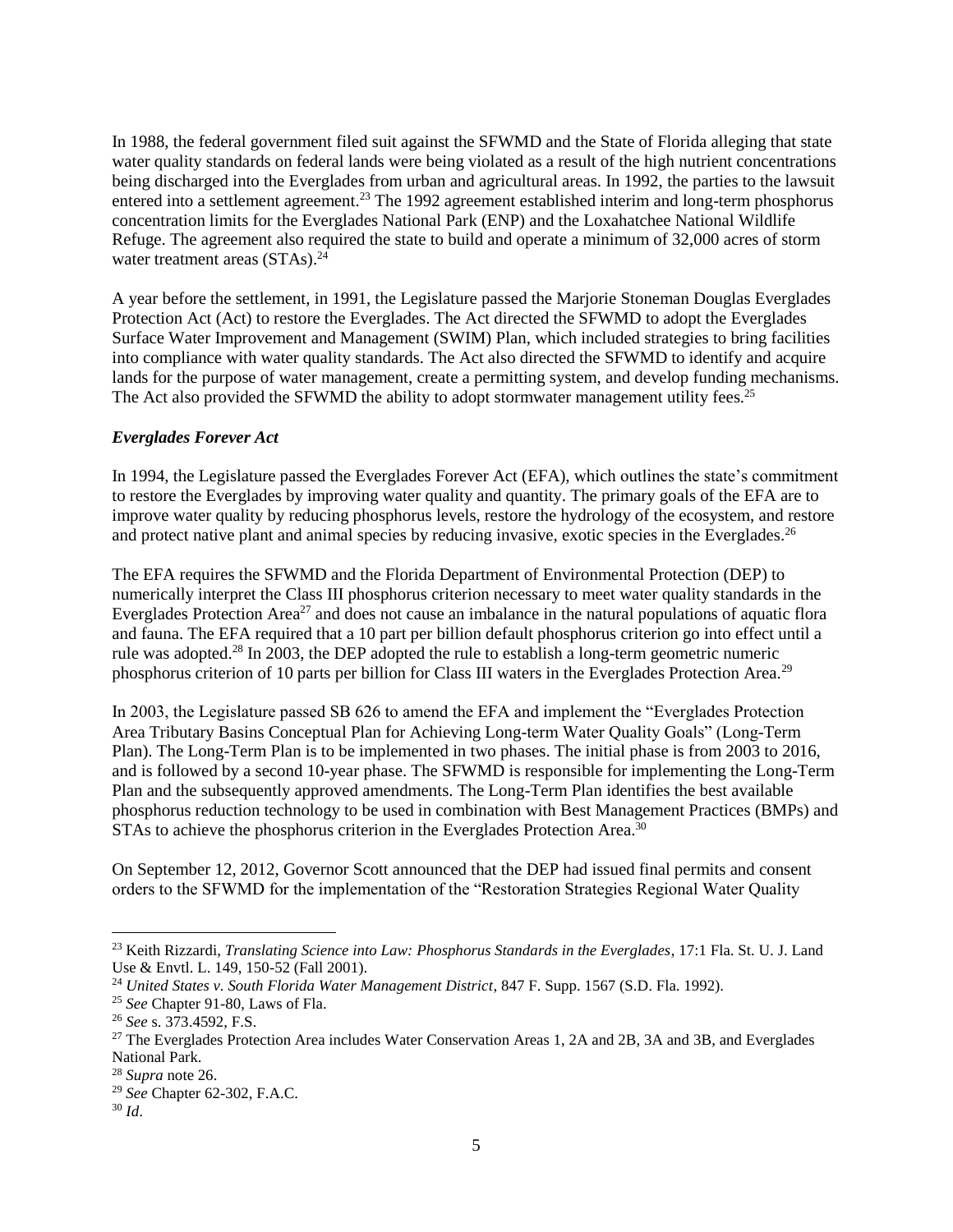Plan."<sup>31</sup> The second 12-year phase of the Long-Term Plan identifies a combination of STA expansions, internal construction, conveyance and structure improvements, and features known as "Flow Equalization Basins," or "FEBs." Specifically, the plan includes milestones for project completion and enforcement mechanisms to ensure the milestones are achieved. The plan includes 6,500 acres of STAs and approximately 110,000 acre-feet of water storage. The implementation of the Restoration Strategies plan would be consistent with the schedules identified in the consent orders issued in conjunction with the National Pollutant Discharge Elimination System (NPDES) and EFA permits.<sup>32</sup>

#### *Comprehensive Everglades Restoration Plan*

The 1992 and 1996 Water Resource Development Acts (WRDAs) authorized the Corps to re-evaluate the performance and impacts of the C&SF Project and to provide recommended improvements and/or modifications to the project to restore the south Florida ecosystem.<sup>33</sup> The Comprehensive Everglades Restoration Plan (CERP) was approved in WRDA 2000 and provides the framework for Everglades restoration. It has been described as the world's largest ecosystem restoration effort and focuses on improving water delivery and timing within the Everglades by increasing the size of the natural areas, improving water quality, releasing water in a manner that mimics historical flow patterns, and storing and distributing water for urban, agricultural, and ecological uses.<sup>34</sup>

CERP includes more than 60 elements, covering 16 counties in more than 18,000 square miles. CERP was estimated to take at least 30 years to complete with original cost estimates of \$7.8 billion. Major components of CERP are:

- surface water storage reservoirs,
- water preserve areas,
- management of Lake Okeechobee as an ecological resource,
- improved water deliveries to the estuaries,
- underground water storage,
- treatment wetlands,
- improved water deliveries to the Everglades,
- removal of barriers to sheetflow,
- storage of water in existing quarries,
- reuse of wastewater,
- improved water conservation, and
- additional feasibility studies.<sup>35</sup>

The Picayune Strand Restoration Project, the Site 1 Impoundment Project, and the Indian River Lagoon-South Project were authorized by WRDA 2007 and are currently under construction. Picayune Strand, the first CERP project under construction, includes 55,000 acres of native Florida wetlands and uplands between Alligator Alley (I-75) and the Tamiami Trail (U.S. 41). Elements of the project include constructing three spreader canals, constructing three pump stations, plugging 48 miles of canals, removing and degrading 260 miles of crumbling roads, managing non-native vegetation, adding features

<sup>34</sup> *Id.*

<sup>31</sup> Press Release, DEP, *Governor Scott and DEP Announce Everglades Restoration Projects Will Move Forward*  (Sep. 11, 2012), *available at* <http://content.govdelivery.com/bulletins/gd/FLDEP-516d48> (last visited Oct. 20, 2013).

<sup>32</sup> DEP, *Senate Bill 768 Agency Analysis* (Mar. 2013) (on file with the Senate Committee on Environmental Preservation and Conservation).

<sup>33</sup> Evergladesplan.org, *CERP: The Plan in Depth – Part 4*, [http://evergladesplan.org/about/rest\\_plan\\_pt\\_01.aspx,](http://evergladesplan.org/about/rest_plan_pt_01.aspx) (last accessed Oct. 14, 2013).

<sup>35</sup> *Id.*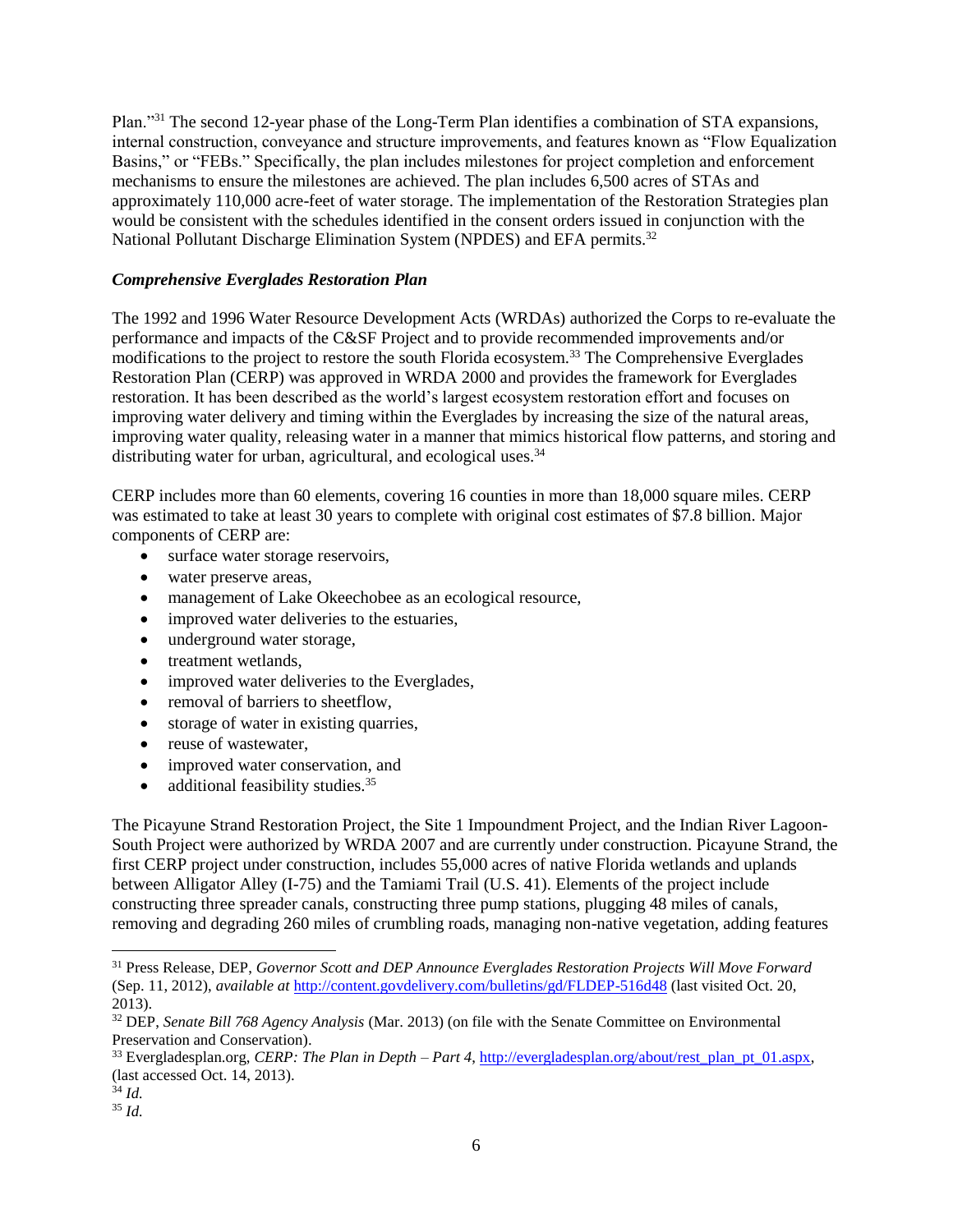to maintain current levels of flood protection, and adding features to mitigate the effects of the manatee refuge at the Port of the Islands Marina.<sup>36</sup>

CERP includes the Central Everglades Planning Project (CEPP), which incorporates updated science and technical information gained over the last decade to identify a recommended plan and prepare a Project Implementation Report (PIR) for congressional authorization. Congress has not yet authorized the PIR. CEPP will develop the next set of project components that focus on restoring more natural water flow, depth and duration into and within the central Everglades by:

- increasing storage, treatment and conveyance of water south of Lake Okeechobee,
- removing canals and levees within the central Everglades,
- retaining water within the ENP, and
- providing flood protection for urban and agricultural areas to the east. $37$

CERP components that are part of CEPP include the Everglades Agricultural Storage Reservoirs, Water Conservation Area 3 Decompartmentalization and Sheetflow Enhancement, S-356 Pump Station Modifications, L-31 Levee Seepage Management, Flow to Northwest and Central WCA-3A, and Everglades Rain-Driven Operations.<sup>38</sup>

# *Kissimmee River Restoration*

WRDA 1992 also provided federal authorization for the restoration of the Kissimmee River and the surrounding areas. Construction for the restoration began in June 1999 and three phases are now complete. As of March 2013, flow to 24 miles of river channel has been be reestablished and seasonal rains and flows intermittently inundate 7,700 acres of restored floodplain habitat.<sup>39</sup> The final phase of construction began in 2011 and will be complete in 2015. Efforts to increase storage capacity in the Kissimmee Chain of Lakes (the headwaters of the river system) are currently underway and will provide continuous water flows necessary for river restoration. The acquisition of more than 100,000 acres of land needed for the Kissimmee River Restoration and Headwaters Revitalization is also substantially complete.<sup>40</sup>

Restoration efforts to the Kissimmee River have proved successful, particularly in terms of reducing total phosphorus loads. Water quality analyses of the river indicate the restored floodplain can retain large amounts of nutrients during flood events, which is vital to reducing nutrient inputs into Lake Okeechobee. Additional investigations into this finding are ongoing in soil studies and the results are expected to be released in 2013.<sup>41</sup>

# *Northern Everglades and Estuaries Protection Program*

<sup>40</sup> SFWMD, *Just the Facts: Kissimmee River Restoration Project*, 1 (Nov. 2012), *available at*  [http://www.sfwmd.gov/portal/page/portal/xrepository/sfwmd\\_repository\\_pdf/jtf\\_krr\\_progress.pdf,](http://www.sfwmd.gov/portal/page/portal/xrepository/sfwmd_repository_pdf/jtf_krr_progress.pdf) (last accessed Oct. 7, 2013).

 $\overline{a}$ <sup>36</sup> U.S. Army Corps of Engineers, *Picayune Strand – Restoration Project* (July 2013), *available at*  [http://www.evergladesplan.org/docs/fs\\_picayune\\_july\\_2013\\_508.pdf](http://www.evergladesplan.org/docs/fs_picayune_july_2013_508.pdf) (last visited Oct. 20, 2013).

<sup>37</sup> Evergladesplan.org, *Central Everglades Planning Project – Facts & Information,* 1 (Sep. 2013), *available at* [http://www.evergladesplan.org/docs/fs\\_cepp\\_sept\\_2013.pdf](http://www.evergladesplan.org/docs/fs_cepp_sept_2013.pdf) (last visited Oct. 20, 2013). <sup>38</sup> *Id.* at 2.

<sup>39</sup> SFWMD, *South Florida Environmental Report 2013 Executive Summary,* 12 (March 1, 2013), *available at* [http://my.sfwmd.gov/portal/page/portal/pg\\_grp\\_sfwmd\\_sfer/portlet\\_prevreport/2013\\_sfer/2013\\_sfer\\_executive\\_sum](http://my.sfwmd.gov/portal/page/portal/pg_grp_sfwmd_sfer/portlet_prevreport/2013_sfer/2013_sfer_executive_summary.pdf) [mary.pdf,](http://my.sfwmd.gov/portal/page/portal/pg_grp_sfwmd_sfer/portlet_prevreport/2013_sfer/2013_sfer_executive_summary.pdf) (last accessed Oct. 7, 2013).

<sup>41</sup> *Supra* note 39.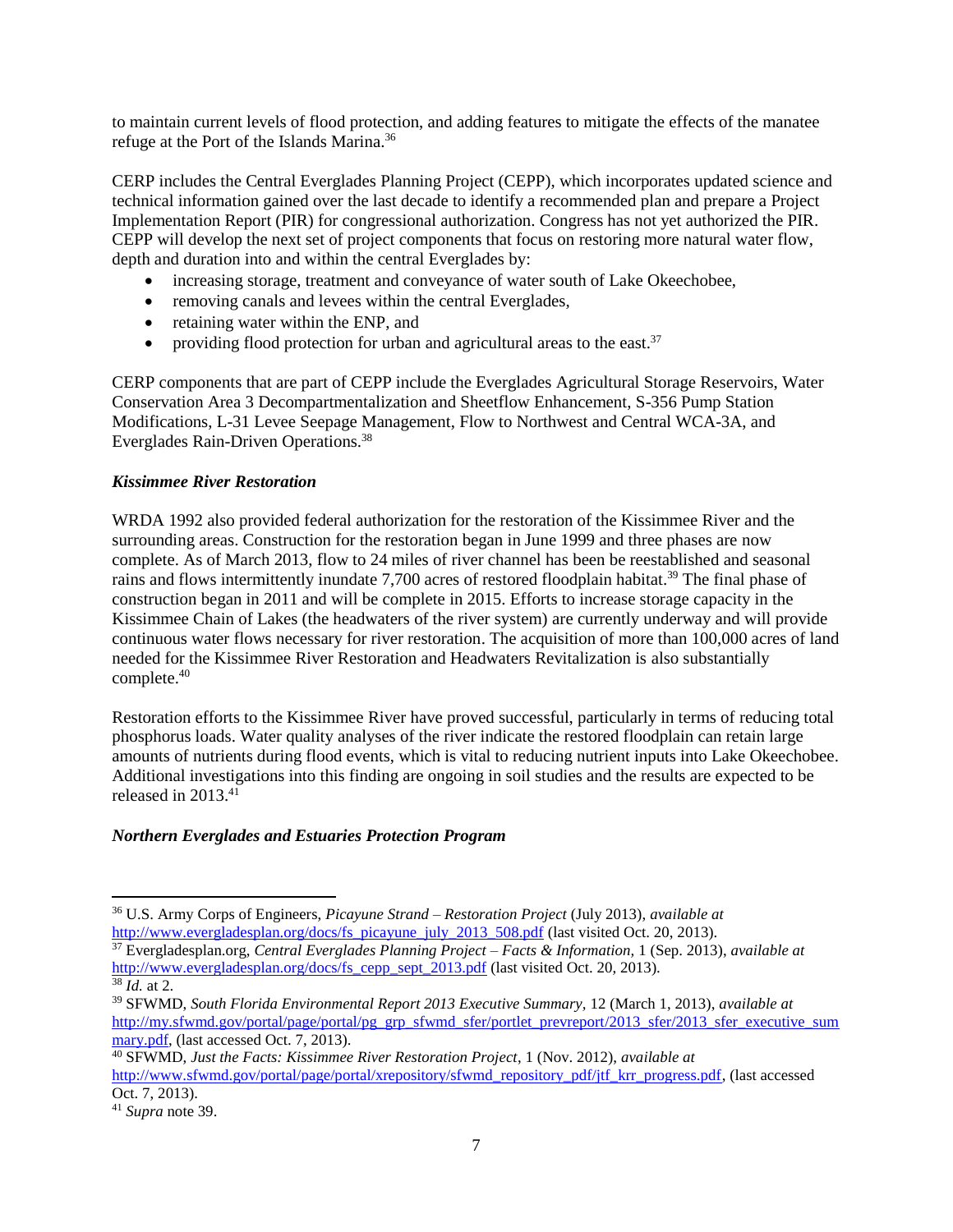The Florida Legislature passed the Northern Everglades and Estuaries Protection Program (NEEPP) in 2007, which expanded the Lake Okeechobee Protection Act (passed by the Florida legislature in 2000) to include the Caloosahatchee and the St. Lucie Rivers and estuaries. The program led to the creation of the Phase II Technical Plan which provided the measures of the quality, quantity, timing, and distribution of water in the northern Everglades ecosystem necessary for restoration.<sup>42</sup> The St. Lucie River and Caloosahatchee River Watershed Protection Plans were developed under NEEPP. The plans:

- include a construction project, pollution control program, and research and water quality monitoring programs,
- identify the best combination of watershed storage projects and water treatment projects needed to help improve the quality, timing, and distribution of water in the system,
- incorporate agricultural and urban BMPs to improve water quality, and
- build upon existing and planned programs and projects and consolidates previous restoration efforts. $43$

### **Problems in Lake Okeechobee**

#### *Herbert Hoover Dike*

The Herbert Hoover Dike was constructed to act as a levee around Lake Okeechobee and provide flood protection to the surrounding agricultural areas. The dike extends approximately 140 miles around the lake with an elevation ranging from 32 to 46 feet.<sup>44</sup> The structural deficiencies of the dike are well known and have been studied extensively by the Corps over the last twenty years. The dike was originally constructed using the material from the surrounding area, primarily organic matter from the lake and porous limestone.<sup>45</sup>

The lake receives water from the Kissimmee and Okeechobee basins, which span 5600 square miles. During periods of heavy rain in the basins, water levels rise rapidly within the lake, even when the lake is discharging at maximum capacity. The dike has a limited capability to discharge water in relation to the amount it can hold. Every inch of water that discharges from the basin raises the lake level by four inches, and water can drain into the lake six times faster than it can be discharged. This leads to difficulty maintaining water levels which have magnified concerns over the stability of the dike.<sup>46</sup>

The dike is susceptible to damage from the storm surge that can be created by powerful weather events and hurricanes. The high water levels and surge can produce destructive waves capable of damaging the dike through wave run-up, erosion, and elevated water pressures. <sup>47</sup> The integrity of the dike is also compromised as a result of seepage within and under the dike, which leads to internal erosion. As lake levels increase, the pressure on the porous sections of the dike increases causing seepage. The seepage transports silt and sand through cavities and deposits material in concentrated areas forming sand boils. Seepage, piping transport, and the formation of sinkholes led to the near failure of the dike in nine locations during the late summer and early fall of 1995, when lake levels rose to a maximum of 18.8 feet.

<sup>42</sup> DEP, *Northern Everglades and Estuaries Protection Program*,<http://www.dep.state.fl.us/everglades/neepp.htm> (last visited Oct. 20, 2013).

<sup>43</sup> SFWMD, *Quick Facts on Northern Everglades and Estuaries Protection Program*, 2 (Mar. 2009), *available at*  [http://www.sfwmd.gov/portal/page/portal/xrepository/sfwmd\\_repository\\_pdf/spl\\_northern\\_everglades.pdf](http://www.sfwmd.gov/portal/page/portal/xrepository/sfwmd_repository_pdf/spl_northern_everglades.pdf) (last visited Oct. 20, 2013).

<sup>44</sup> *Supra* note 19, at 3.

<sup>45</sup> *Supra* note 19, at 3.

<sup>46</sup> *Supra* note 19, at 3.

<sup>47</sup> *Supra* note 19, at 22.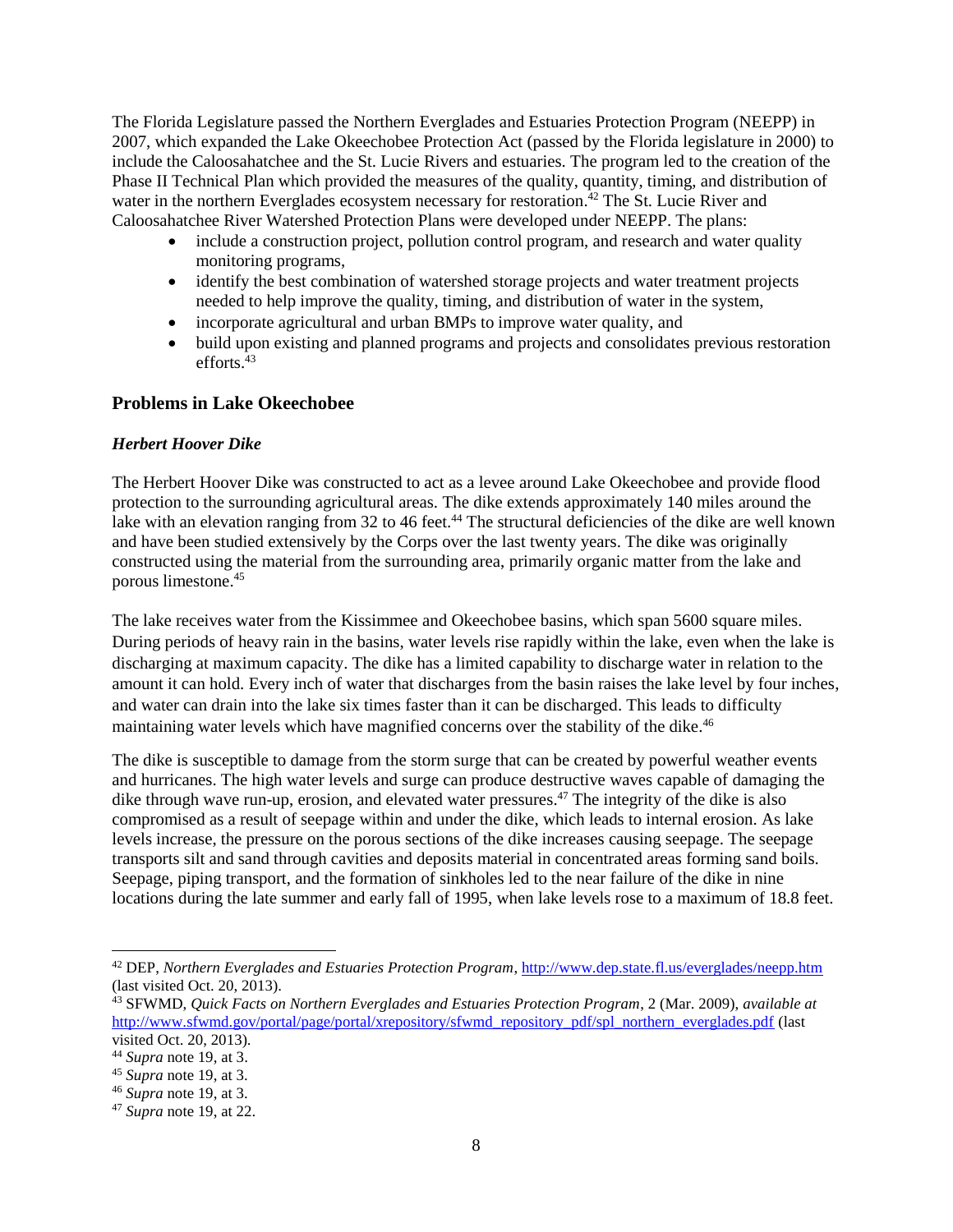The dike was saved by emergency repairs consisting mainly of sandbagging to counter the excessive seepage. 48

In an effort to stabilize the dike, the Corps completed construction of a 21-mile cut-off wall between Port Mayaca and Belle Glade in 2013. The Corps has also taken actions to address 16 of 32 water control structures around the dike and expects work to be completed by 2018. The Corps estimates rehabilitation to cost \$2 billion and has invested more than \$400 million since 2007.

#### *Phosphorus*

Phosphorus and nitrogen are essential nutrients for plants and animals and are the limiting nutrients in aquatic environments. The correct balance of both nutrients is necessary for a healthy ecosystem; however, excessive nitrogen and phosphorus, defined as "nutrient pollution," can cause significant water quality issues. Typically in freshwater systems phosphorus is the limiting nutrient. Therefore, even modest increases in phosphorus above optimum levels can accelerate algae growth, plant growth, and deplete oxygen levels.<sup>49</sup>

Lake Okeechobee is a phosphorus limited aquatic system. As more phosphorus is put into the system than the lake is capable of assimilating, it feeds the growth of plants and phytoplankton leading to algae blooms that cause further damage to the system. These blooms can inhibit the growth of native plant species and result in the death of native aquatic animal species. Extreme algal blooms in the lake have caused die-offs of certain species due to a toxic by-product of algal decay and the dense blooms can also create taste and odor problems in drinking water.<sup>50</sup>

Phosphorus within the Okeechobee watershed comes from a variety of sources via several different mechanisms. Natural sources of phosphorus in aquatic environments include the atmosphere as well as phosphorus that leaches from weathered rocks and minerals. Unnatural sources of phosphorus that cause nutrient pollution are often the direct result of human activities including agricultural activities, stormwater runoff, and wastewater.

In 2001, the DEP established a Total Maximum Daily Load (TMDL) of 140 metric tons per year of total phosphorus for Lake Okeechobee. The TMDL establishes the amount of total phosphorus the lake can assimilate without causing significant ecological impacts within the lake.<sup>51</sup> The limit includes 35 metric tons per year of phosphorus that is estimated to naturally reach the lake through atmospheric deposition. The balance, or 105 metric tons per year, is the goal for total phosphorus loading from the Kissimmee River and Lake Okeechobee watersheds; however, total phosphorus concentrations have been steadily rising over the last two decades. 52

Ongoing challenges to controlling phosphorus in the watershed and lake include external loading from upstream activities and legacy phosphorus, which is bound in the soils and sediments. The legacy phosphorus accumulates in the sediment during drought conditions and is flushed out in excess during a

<sup>48</sup> *Supra* note 19, at 39.

<sup>49</sup> Utah State University Water Quality Extension, *Understanding Your Watershed: Phosphorus*, 2 (Reviewed Dec. 2010), *available at* [http://extension.usu.edu/files/publications/publication/NR\\_WQ\\_2005-18.pdf](http://extension.usu.edu/files/publications/publication/NR_WQ_2005-18.pdf) (last visited Oct. 22, 2013).

<sup>50</sup> *Supra* note 9, at 8-9.

<sup>51</sup> SFWMD, *Lake Okeechobee Protection Plan Update, Executive Summary*, 9 (March 2011), *available at*  [http://www.sfwmd.gov/portal/page/portal/xrepository/sfwmd\\_repository\\_pdf/lopp\\_update\\_2011\\_ex\\_sum.pdf](http://www.sfwmd.gov/portal/page/portal/xrepository/sfwmd_repository_pdf/lopp_update_2011_ex_sum.pdf) (last accessed Oct. 7, 2013).

<sup>52</sup> *Id.* Note – The TMDL is based on a five-year rolling average and the load reduction required to achieve it will vary annually.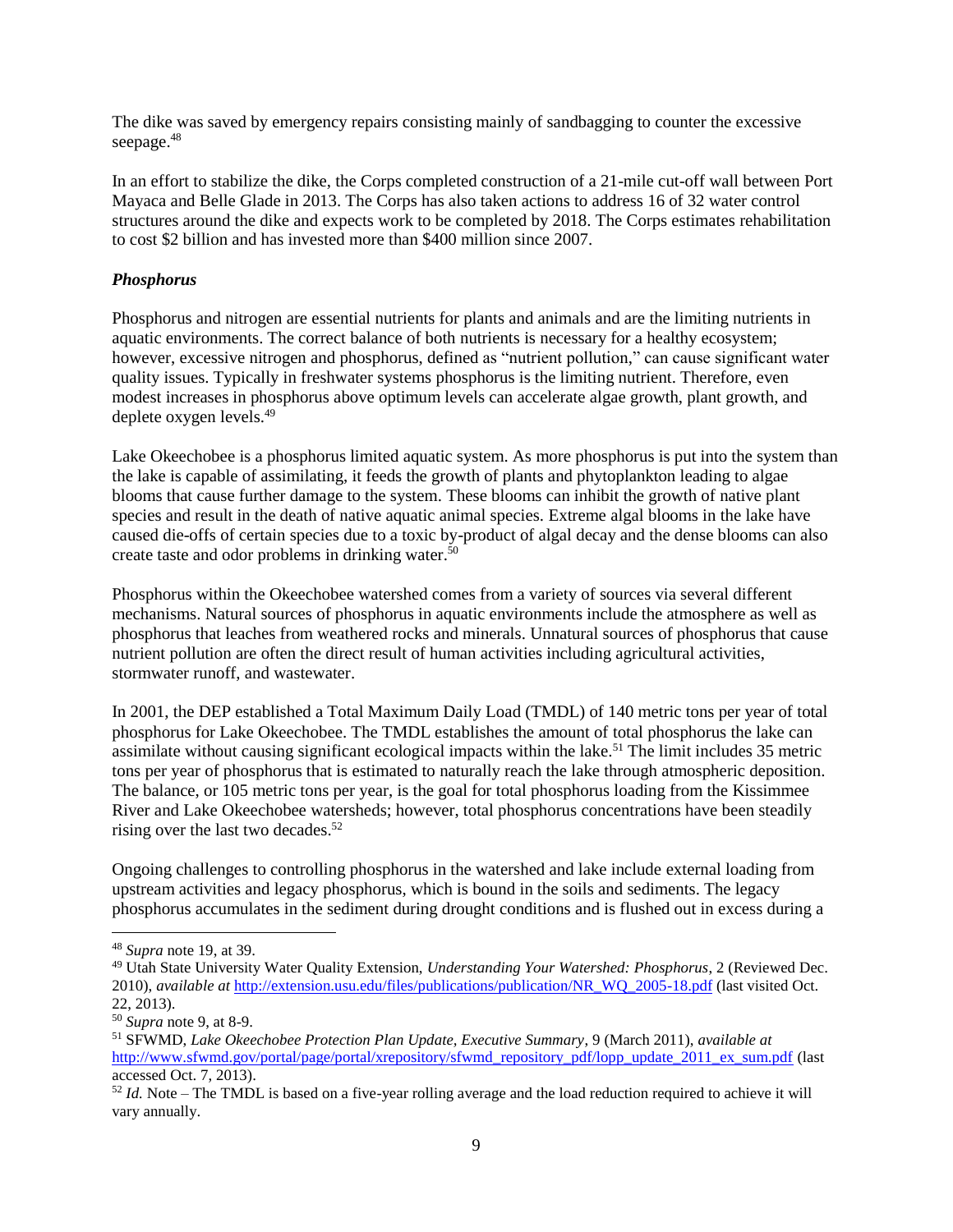rainy season following a drought. The flushing causes a spike in phosphorus concentrations and can lead to algal blooms. Based on 2011 data, it would take 23 to 57 years to flush the stored phosphorus from the system, assuming the input of phosphorus was immediately balanced with the uptake of phosphorus.<sup>53</sup> Efforts to control phosphorus north of the lake are focused on agricultural BMPs. The lands north of the lake are major contributors to phosphorus loading in the lake, and agriculture makes up a majority of the land use in those areas.<sup>54</sup>

# **Water Levels and the 2008 Lake Okeechobee Regulation Schedule**

Lake Okeechobee is an essential feature of the regional aquatic ecosystem and a vital component of the C&SF Project. Adjusting lake levels through regulatory releases has a direct effect on the Caloosahatchee Estuary and Indian River Lagoon, as well as significant impacts on the local environment and economy. The Corps regulates lake levels with the goal of balancing flood control, public safety, navigation, water supply, and ecological health.<sup>55</sup> No other federal, state, or local agency has authority to adjust regulatory releases.

From the early 1900s through 2000, lake levels were determined using calendar-based regulation schedules. In consultation with the SFWMD, the Corps released the Water Supply and Environment (WSE) regulation schedule in July 2000. The WSE replaced the calendar based schedule with an operating schedule that considered many factors including current meteorological and hydrologic conditions, seasonal and multi-seasonal hydrologic forecasting, and ecological and environmental conditions.<sup>56</sup>

From 2002 to 2006, Lake Okeechobee experienced prolonged high water levels, prompting the Corps to reevaluate the WSE regulation schedule. Following a two-year study on water management and lake levels, with input from the state agencies and the public, the Corps released the Lake Okeechobee Regulation Schedule (commonly referred to as LORS 2008), which is now used to manage lake levels.

One of the primary goals of LORS 2008 is to maintain lake levels between 12.5 and 15.5 feet and includes a seasonally-adjusted schedule to aid in water management decisions. LORS 2008 also considers the structural constraints of the Herbert Hoover Dike and area water control structures, meteorological conditions, hydrological conditions, and water quality.<sup>57</sup> However, minimizing the risk of dike failure to ensure public safety is the primary concern when lake levels increase. This concern trumps all other considerations, including the environmental harm.

LORS 2008 operates in three bands levels: the high lake management band, the operations band, and the water shortage management band. The high lake management band includes lake levels above 16 feet in advance of the wet season, or levels above 17.25 feet during the dry season. When water levels are in the

 $\overline{\phantom{a}}$ <sup>53</sup> *Id.* at 8*.*

<sup>54</sup> SFWMD, *2012 south Florida Environmental Report – Chapter 8*, 8-31 (Mar. 1, 2013), *available at* [http://www.sfwmd.gov/portal/page/portal/pg\\_grp\\_sfwmd\\_sfer/portlet\\_prevreport/2012\\_sfer/v1/chapters/v1\\_ch8.pdf](http://www.sfwmd.gov/portal/page/portal/pg_grp_sfwmd_sfer/portlet_prevreport/2012_sfer/v1/chapters/v1_ch8.pdf) (last visited Oct. 23, 2013).

<sup>55</sup> SFWMD, *Lake Okeechobee Operations: Goals, roles and responsibilities Fact Sheet,* 1 (March 2012), *available at* [http://www.sfwmd.gov/portal/page/portal/xrepository/sfwmd\\_repository\\_pdf/jtf\\_lakeo\\_responsiblities.pdf](http://www.sfwmd.gov/portal/page/portal/xrepository/sfwmd_repository_pdf/jtf_lakeo_responsiblities.pdf) (last visited Oct. 17, 2013).

<sup>56</sup> L. Cadavid, et al., *Lake Okeechobee Operations by Means of the Water Supply and Environment (WSE) Regulation Schedule, Abstract,* (2006), [http://ascelibrary.org/doi/abs/10.1061/40875\(212\)17](http://ascelibrary.org/doi/abs/10.1061/40875(212)17) (last visited Oct. 17, 2013).

<sup>57</sup> U.S. Army Corps of Engineers, *Lake Okeechobee/Water Management Fact Sheet*, [http://www.saj.usace.army.mil/Media/FactSheets/FactSheetArticleView/tabid/6106/Article/3874/lake-okeechobee](http://www.saj.usace.army.mil/Media/FactSheets/FactSheetArticleView/tabid/6106/Article/3874/lake-okeechobee-water-management.aspx)[water-management.aspx](http://www.saj.usace.army.mil/Media/FactSheets/FactSheetArticleView/tabid/6106/Article/3874/lake-okeechobee-water-management.aspx) (last visited Oct. 17, 2013).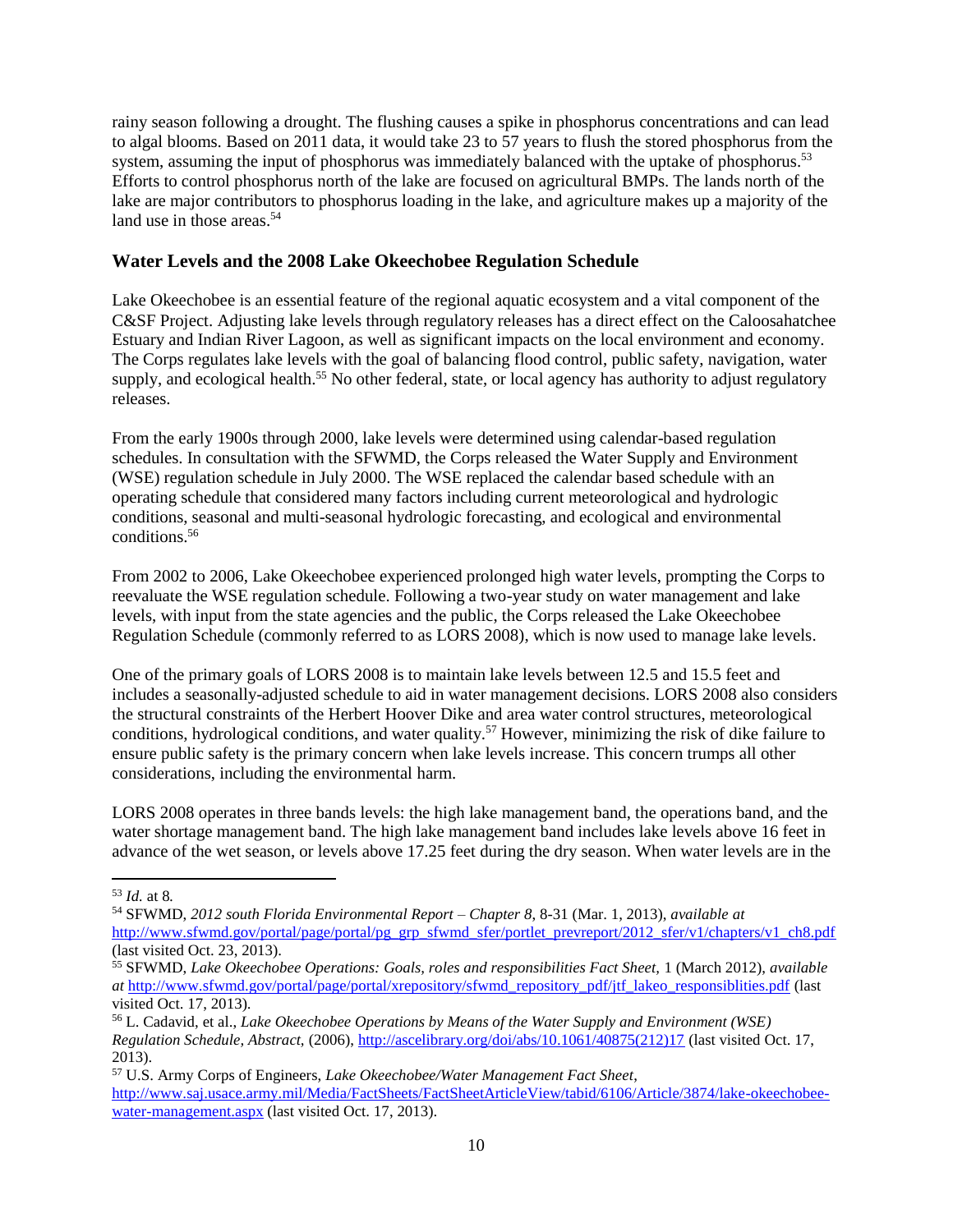high lake management band operations are focused on reducing the lake level to free additional capacity for future rain events. Maximum water releases typically occur in this band with devastating consequences for the east and west estuaries. 58

The operations band consists of five sub-bands that maintain lake levels in the preferred range of 12.5 and 15.5 feet. Once the water levels reach the lower end of this band, the Corps relies on the SFWMD to assist with water allocations<sup>59</sup>

The water shortage band includes lake levels below 10.5 feet in advance of the wet season, or below 13 feet at the start of the dry season. Once water levels are in the shortage band, the Corps generally defers on all water release decisions to the SFWMD.<sup>60</sup>

Many of the constraints of LORS 2008 have been apparent as the rate of water input to the lake has far exceeded its discharge capabilities. This has resulted in large, continuous discharges of water from the lake (sometimes up to the maximum capacity of the canals) into the C-43 and C-44.

# **Army Corps of Engineers Authority over Basin Structures**

The Corps has authority over the structures that release water into the C-43 and C-44 canals. The evolution of how the Corps obtained operational control over the control structures regulating lake levels begins with the Rivers and Harbors Act of 1930.

All of the project works constructed as a result of the Rivers and Harbors Act of 1930 were operated and maintained by the Corps. Some channels, such as the St. Lucie Canal, were built by the State of Florida but as a result of the Rivers and Harbors Act of 1930, they were taken over by the Corps. The Flood Control Act of 1948 approved the creation of the C&SF Project. The features of the old Caloosahatchee River and Lake Okeechobee Drainage Areas Project (CR&LODA) were retained by the Federal Government for operation and maintenance. Flood control features of the CR&LODA were improved in some cases and incorporated into the C&SF Project. The existing channels and locks were included in the Okeechobee Waterway Project. Locks and channels improved under the new project were included in the C&SF Project.

Both the Flood Control Acts of 1948 and 1968 contained language spelling out the features of the project that would be operated and maintained by the Corps. Those are the levees, channels, locks, and control works of the St. Lucie Canal, Lake Okeechobee, Caloosahatchee River, and the main spillways of the conservation areas.<sup>61</sup> The C&SF Project features not operated and maintained by the Corps are the responsibility of the SFWMD.<sup>62</sup>

# *Criticisms of Corps Operations and Planning*

 $\overline{\phantom{a}}$ <sup>58</sup> *Id.*

<sup>59</sup> *Id.*

<sup>60</sup> *Id.*

<sup>61</sup> University of Miami Law School, *Letter from the Secretary of the Army: Comprehensive Report on Central and Southern Florida For Flood Control And Other Purposes*, (1949)

[http://www.law.miami.edu/library/everglades/secretary\\_army\\_letter.htm](http://www.law.miami.edu/library/everglades/secretary_army_letter.htm) (last visited Oct. 10, 2013).

<sup>62</sup> Army Corps of Engineers, *Central and Southern Florida Comprehensive Review Study: Final Integrated Feasibility Report and Programmatic Environmental Impact Statement, Appendix L*, L-58 (April 1999), *available at*  http://www.evergladesplan.org/docs/comp\_plan\_apr99/app\_1.pdf, (last visited Oct. 17, 2013)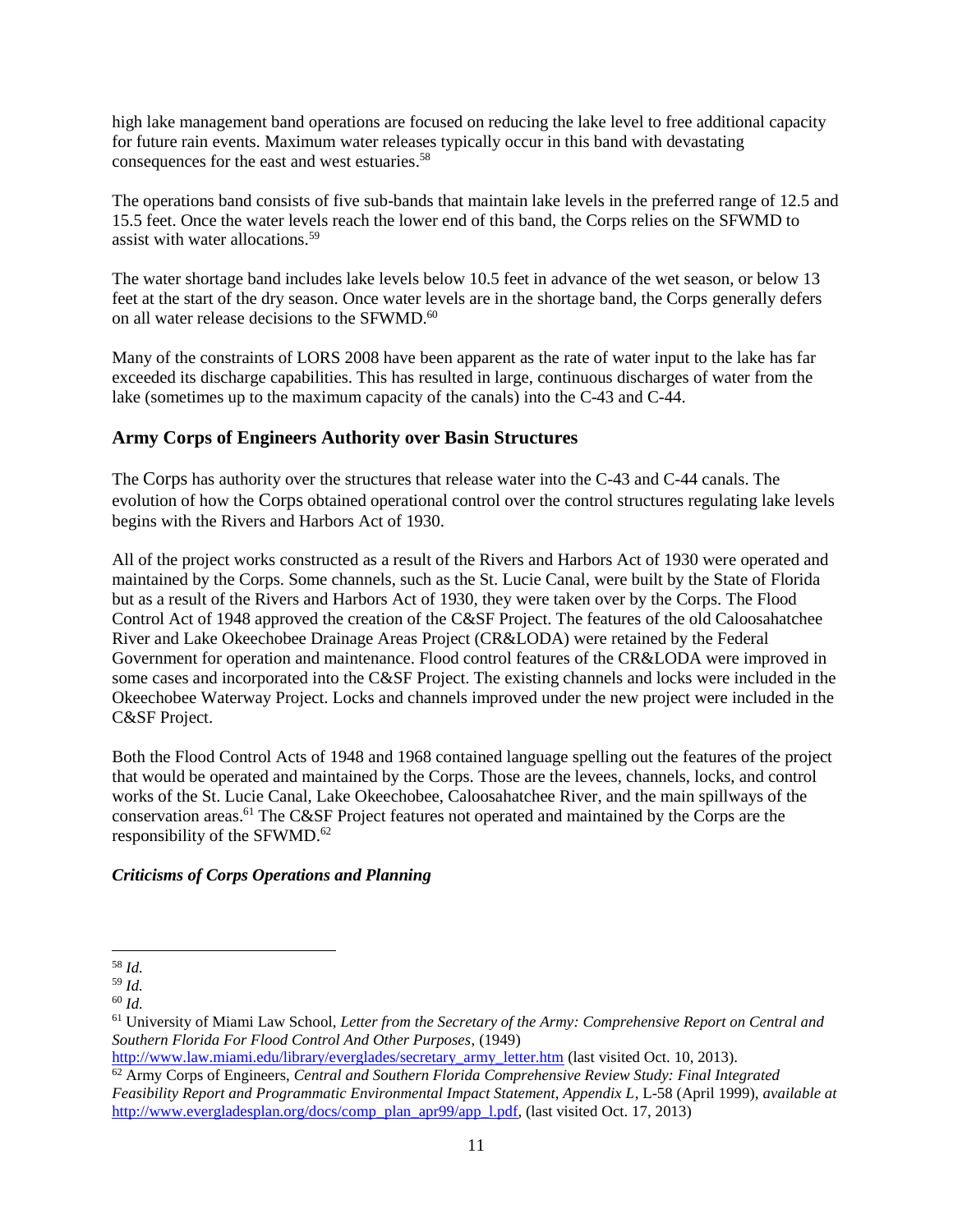The Corps has been criticized over the past decade for underperforming or failed civil works projects, and for its disregard for the environmental damage some water resource projects have caused. Some examples shed light on pervasive and persistent problems that have plagued the Corps' decision making.

In 2006, the Government Accountability Office (GAO) studied four Corps projects as part of a five-part review of the Corps' Civil Works Program and examined the cost-benefit analyses performed to justify moving forward with the projects. Those projects were the Delaware River Deepening Project, the Oregon Inlet Jetty Project, the Sacramento Flood Protection Project, and a recommendation to put one of the Corps' dredges in reserve status. One common theme the GAO found was that the Corps' cost-benefit analyses were inadequate and did not provide a reasonable basis for deciding to move forward with the project or action. For example, in the GAO's review of the Delaware River Deepening Project, the Corps claimed that the benefits of the project were \$40.1 million per year while the GAO could only find support for benefits totaling  $$13.3$  million per year.<sup>63</sup>

In another example, the House Committee on Appropriations reported in 2006 that the Corps' Civil Works projects were, "an agglomeration of individual projects," that showed "little or no systematic approach to the Nation's water and coastal infrastructure underlying the selection of which projects received funding."<sup>64</sup>

Further, a \$220 million plan, the "Yazoo Backwater Pump Project," was designed to drain 67,000 acres of Mississippi wetlands, about 200 miles northwest of New Orleans. The purpose of the project was to benefit local soybean farmers but it would have done widespread damage to the area's wetlands. In 2008, the U.S. Environmental Protection Agency (EPA) issued a rare veto of the project under provisions of the Clean Water Act (CWA). At the time, it was one of only 12 vetoes handed down by the EPA under the CWA since 1972.<sup>65</sup>

Lastly, a 2012 study by the National Academies of Science found that the Corps faces an unsustainable situation driven by budgetary considerations. The study found that under the current system of funding, the Corps may not meet all its obligations. This has led to an "unsustainable situation for maintenance of existing infrastructure."<sup>66</sup> Keeping the status quo means accepting, "degraded performance, and the consequences of gradual or sudden failure of infrastructure components."<sup>67</sup> In addition, NAS states that neither Congress nor the Corps have clear guiding principles that allow the Corps to prioritize operations, maintenance and rehabilitation needs.<sup>68</sup>

#### *Corps Immunity to Suit for Violations of State and Federal Water Standards*

l

<sup>63</sup> GAO, *Corps of Engineers: Observations on Planning and Project Management Processes for the Civil Works Program*, GAO-06-529T, (March 15, 2006) *available at* <http://www.gao.gov/assets/120/113080.pdf> (last visited Oct. 22, 2013).

<sup>64</sup> U.S. Congress, House of Representatives, Committee on Appropriations (May 19, 2006), *Report on the Energy*  and Water Development Appropriations Bill, 2007, 109<sup>th</sup> Cong., 2<sup>nd</sup> sess., H. Rept. 109-474,

<http://www.gpo.gov/fdsys/pkg/CRPT-109hrpt474/html/CRPT-109hrpt474.htm> (last visited Oct. 22, 2013). <sup>65</sup> U.S. EPA, *EPA Decision Protects 67,000 Acres of Mississippi Wetlands*, *Press Release*, (Sep. 02, 2008) *available at* <http://yosemite.epa.gov/opa/admpress.nsf/0/8166182ff7d19b15852574b8005ffae1?OpenDocument> (last visited Oct. 21, 2013).

<sup>66</sup> National Research Council, *Corps of Engineers – Water Resources Infrastructure: Deterioration, Investment, or Divestment*, 9 (2012), *available at* [http://www.nap.edu/catalog.php?record\\_id=13508](http://www.nap.edu/catalog.php?record_id=13508) (last visited Oct. 23, 2013). <sup>67</sup> *Id.* at 8.

<sup>68</sup> National Academies, *Business As Usual No Longer Viable for Managing U.S. Army Corps Water Infrastructure*, (Oct. 4 2012)[, http://www8.nationalacademies.org/onpinews/newsitem.aspx?RecordID=13508](http://www8.nationalacademies.org/onpinews/newsitem.aspx?RecordID=13508) (last visited Oct. 23, 2013).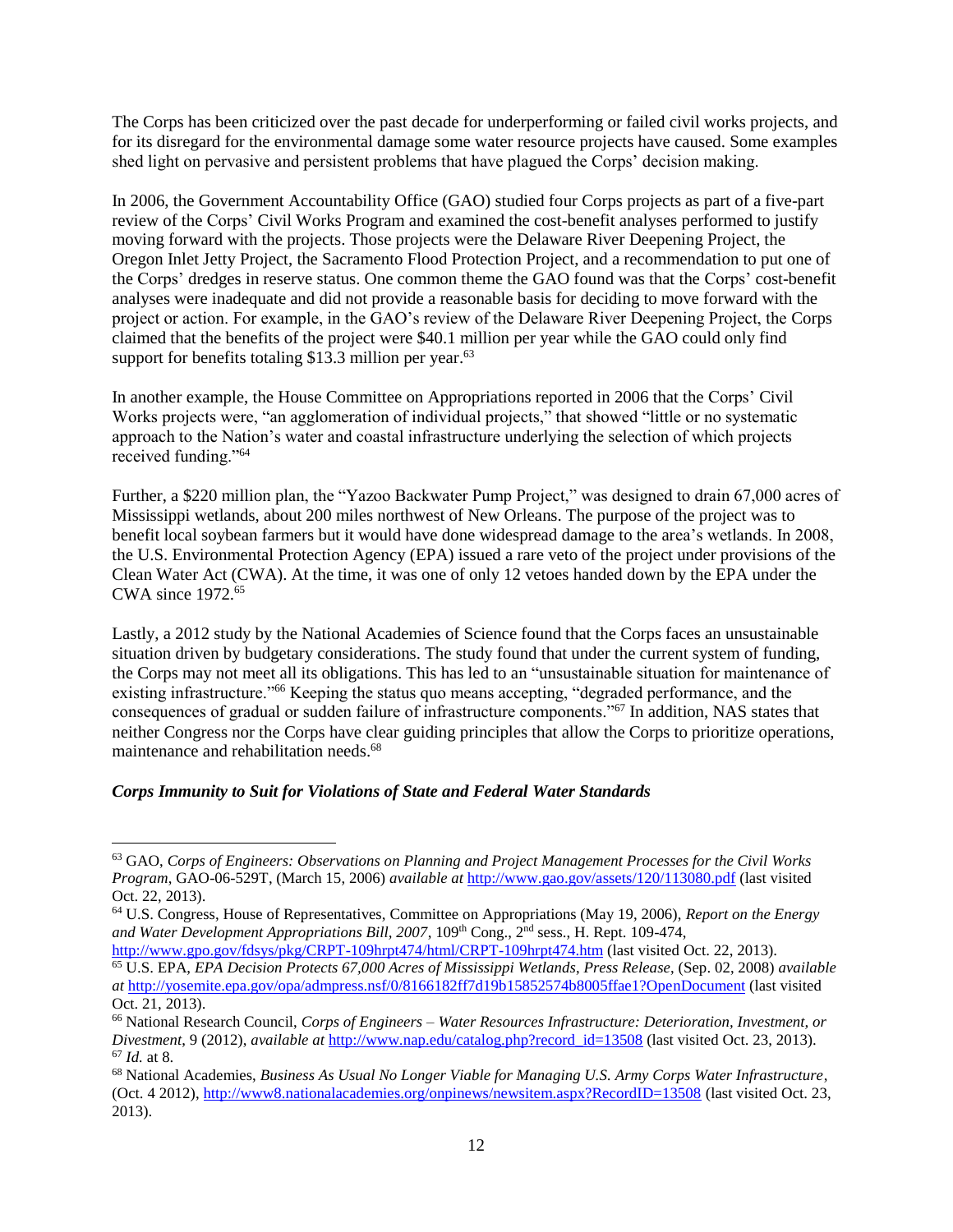The Water Transfers Rule, promulgated by the Environmental Protection Agency in 2008, protects the Corps from suit under the CWA for failure to acquire an NPDES permit. The rule states that discharges having the effect of transferring water while not adding pollution to the water that is transferred do not require NPDES permits. Specifically, the rule states:

[w]ater transfer means an activity that conveys or connects waters of the United States without subjecting the transferred water to intervening industrial, municipal, or commercial use. This exclusion does not apply to pollutants introduced by the water transfer activity itself to the water being transferred.<sup>69</sup>

Several environmental groups filed suit against the Corps in the U.S. District Court for the Northern District of Florida alleging violations of state water quality standards by the Corps' operation of the three water-control structures on the Caloosahatchee River. The court issued a preliminary ruling on September 27, 2013, stating an intent to dismiss the case when a ruling is made on a procedural issue, which is currently on appeal by the SFWMD.

In its discussion of the case, the court agreed that state law allowed the plaintiffs to sue for violations of state water quality standards but that federal law gave the Corps immunity from suits for violations of state pollution standards when the violations occur as a result of actions taken by the Corps to maintain navigation. Since LORS 2008 helps determine the releases into the Caloosahatchee River and navigation is a major aspect of the regulation schedule, based on this ruling, the Corps may not be sued for violating state water quality standards for discharges from the lake guided by LORS 2008. Separately, the court also indicated it would dismiss the case on procedural issues.<sup>70</sup>

#### **Problems in the Caloosahatchee River/Estuary and Indian River Lagoon**

Estuaries are partially enclosed bodies of water along coastlines at the interface between oceans and freshwater sources, such as rivers and streams. Estuaries are tidally influenced, but protected from ocean waves, winds, and storms by land. $71$ 

The exchange of salt and freshwater in an estuary make it a unique and productive community of plants and animals that have adapted to living in brackish waters.<sup>72</sup> Estuarine organisms have unique salt level tolerances and when the salinity of the water is altered, the growth, reproduction, and survival of the organisms may be threatened.<sup>73</sup>

The large regulatory releases from Lake Okeechobee, as well as significant basin runoff during periods of heavy rain, introduce massive amounts of fresh water into both the Caloosahatchee and Indian River Lagoon Estuaries, lowering salinity levels and significantly altering the water chemistry, causing harm to native species. The freshwater releases also introduce a tremendous amount of silt into the systems, affecting the growth of plants by inhibiting photosynthesis. During drought conditions low discharges lead to elevated salinity levels, resulting in further harm to the ecosystem.

<sup>71</sup> U.S. Environmental Protection Agency, *Basic Information about Estuaries*, <http://water.epa.gov/type/oceb/nep/about.cfm> (last accessed Oct. 14, 2013).  $\overline{72}$  *Id.* 

<sup>69</sup> EPA Water Transfers Rule, 40 C.F.R. s. 122.3 (2008), aff'd, 570 F.3d 1210 (11th Cir. 2009).

<sup>70</sup> *Fla. Wildlife Federation, Inc. v. U. S. Army Corps of Engineers*, No. 4:12cv355-RH/CAS, 2013 WL5436707 (N.D. Fla. Sep. 27, 2013).

<sup>73</sup> National Oceanic and Atmospheric Administration, *Ocean Service Education – Salinity*, [http://oceanservice.noaa.gov/education/kits/estuaries/media/supp\\_estuar10c\\_salinity.html](http://oceanservice.noaa.gov/education/kits/estuaries/media/supp_estuar10c_salinity.html) (last visited Oct. 22, 2013).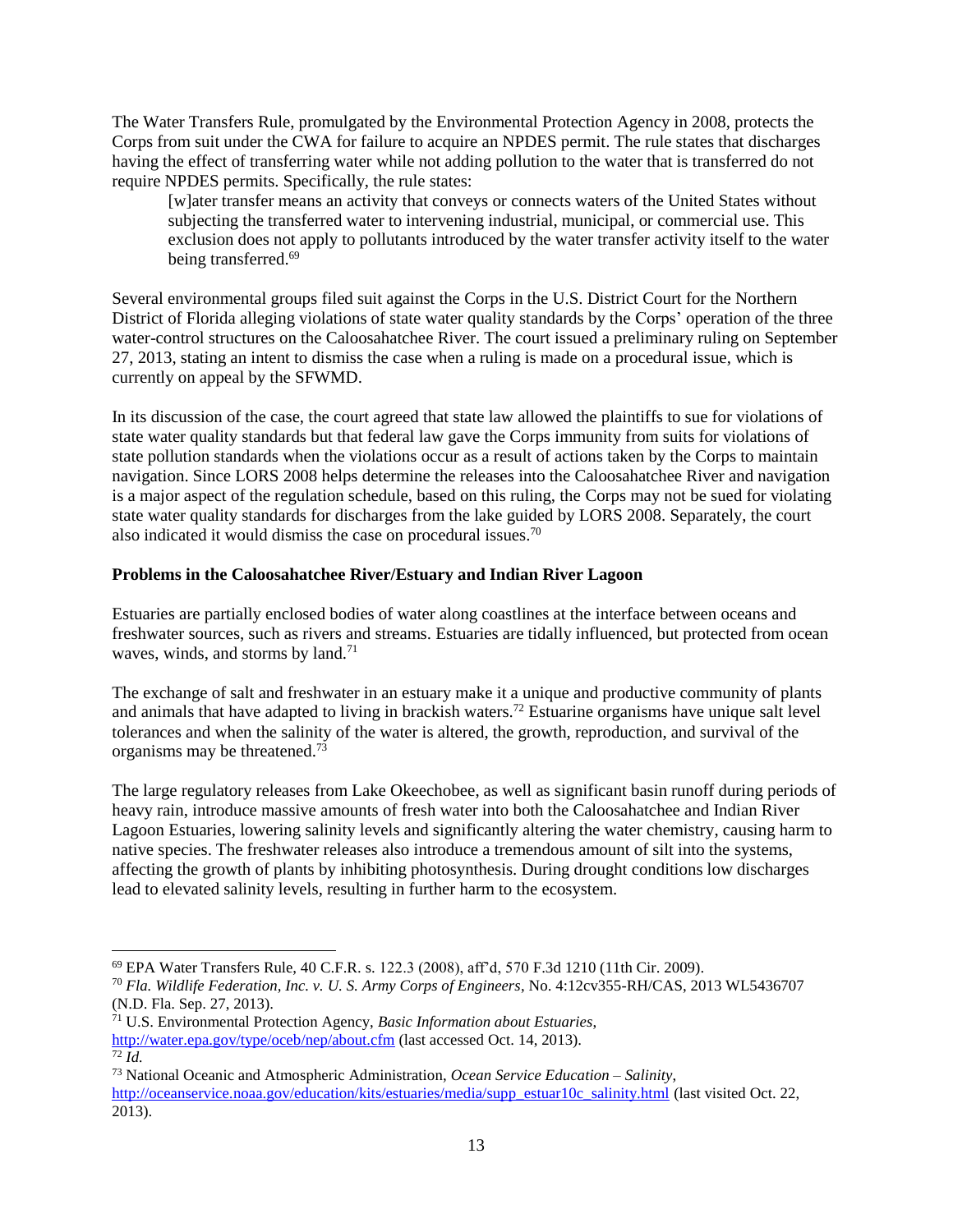Estuarine ecosystems depend on the balanced cycling of nutrients, particularly nitrogen and phosphorus. Both plants and animals require nutrients for growth. However, excessive nutrients in estuarine environments can lead to significant degradation.<sup>74</sup>

The estuaries receive nutrients from point sources such as industrial activities and wastewater treatment facilities, as well as from non-point sources, such as from septic systems and unmanaged stormwater and agricultural runoff. Areas with high concentrations of septic systems result in elevated levels of nitrates and bacteria in the surrounding water bodies.<sup>75</sup> Stormwater runoff introduces pollutants into the watershed when water runs off of impervious surfaces such as roads and parking lots. Stormwater treatment systems capture and treat some runoff, but they are incapable of capturing all the water that flows into surface waters. Consequently, much of the local stormwater runoff drains directly into surface water bodies without treatment. Excessive and improper application of fertilizer leads to increased nutrient concentrations in surrounding water bodies.<sup>76</sup>

The input of excess nitrogen and phosphorus into the estuaries promotes algae growth, including toxic blue-green algae, which depletes oxygen concentrations and is detrimental to humans and wildlife.<sup>77</sup> The increased algae blooms also inhibit sunlight from reaching aquatic vegetation that is crucial for health of the ecosystem. 78

# **Current and Planned Water Projects**

The SFWMD is responsible for managing water supplies for residents, businesses, agriculture, and the sensitive ecosystems of South Florida. Reservoirs are one of the primary methods used to ensure sustainable water supplies for current needs and future demands. Historically, reservoirs were typically constructed in-stream by building a dam across a creek or river. Now, many systems are built above ground and off-stream in order to preserve natural systems.<sup>79</sup>

Seasonal variations in rainfall tend to place constraints on the use of surface water. Approximately 60 percent of Florida's yearly rainfall occurs from June to September. During the dry season water stored in the reservoirs can be treated and utilized, reducing stressors to the natural system.<sup>80</sup>

Water storage on public and private land has become an important factor in controlling excess water that would otherwise flow into Lake Okeechobee and into the coastal estuaries. The SFWMD is actively pursuing opportunities to work with property owners to accept regional runoff on their land and to store

l <sup>74</sup> St. Johns River Water Management District, *Indian River Lagoon, An Introduction to a Natural Treasure*, [http://www.sjrwmd.com/itsyourlagoon/pdfs/IRL\\_Natural\\_Treasure\\_book.pdf](http://www.sjrwmd.com/itsyourlagoon/pdfs/IRL_Natural_Treasure_book.pdf) (last visited Oct. 23, 2013).

<sup>75</sup> South Florida Water Management District, *St. Lucie River Watershed Protection Plan Update*, App. 10-1-1 (2012), *available at* 

[http://www.sfwmd.gov/portal/page/portal/xrepository/sfwmd\\_repository\\_pdf/slrwpp\\_2012update\\_sfer\\_voli\\_app10\\_](http://www.sfwmd.gov/portal/page/portal/xrepository/sfwmd_repository_pdf/slrwpp_2012update_sfer_voli_app10_1.pdf) [1.pdf](http://www.sfwmd.gov/portal/page/portal/xrepository/sfwmd_repository_pdf/slrwpp_2012update_sfer_voli_app10_1.pdf) (last visited Oct. 18, 2013).

 $\overline{^{76}}$ *Id.* 

<sup>77</sup>St. Johns River Water Management District, *Blue-Green Algae (Cyanobacteria) in Florida Waters,* <http://www.sjrwmd.com/algae/bluegreen.html> (last visited Oct. 23, 2013).

<sup>78</sup> EPA, *Health and Environmental Effects Research*, [http://www.epa.gov/nheerl/research/aquatic\\_stressors/nutrient\\_loading.html#decreased\\_o2](http://www.epa.gov/nheerl/research/aquatic_stressors/nutrient_loading.html#decreased_o2) (last visited Oct. 23, 2013).

<sup>79</sup> SFWMD, *Water Supply: Developing Sustainable Water Supplies to Meet Current and Future Demands, available at* <http://www.swfwmd.state.fl.us/publications/files/watersupply.pdf> (last visited Oct. 17, 2013). <sup>80</sup> *Id.*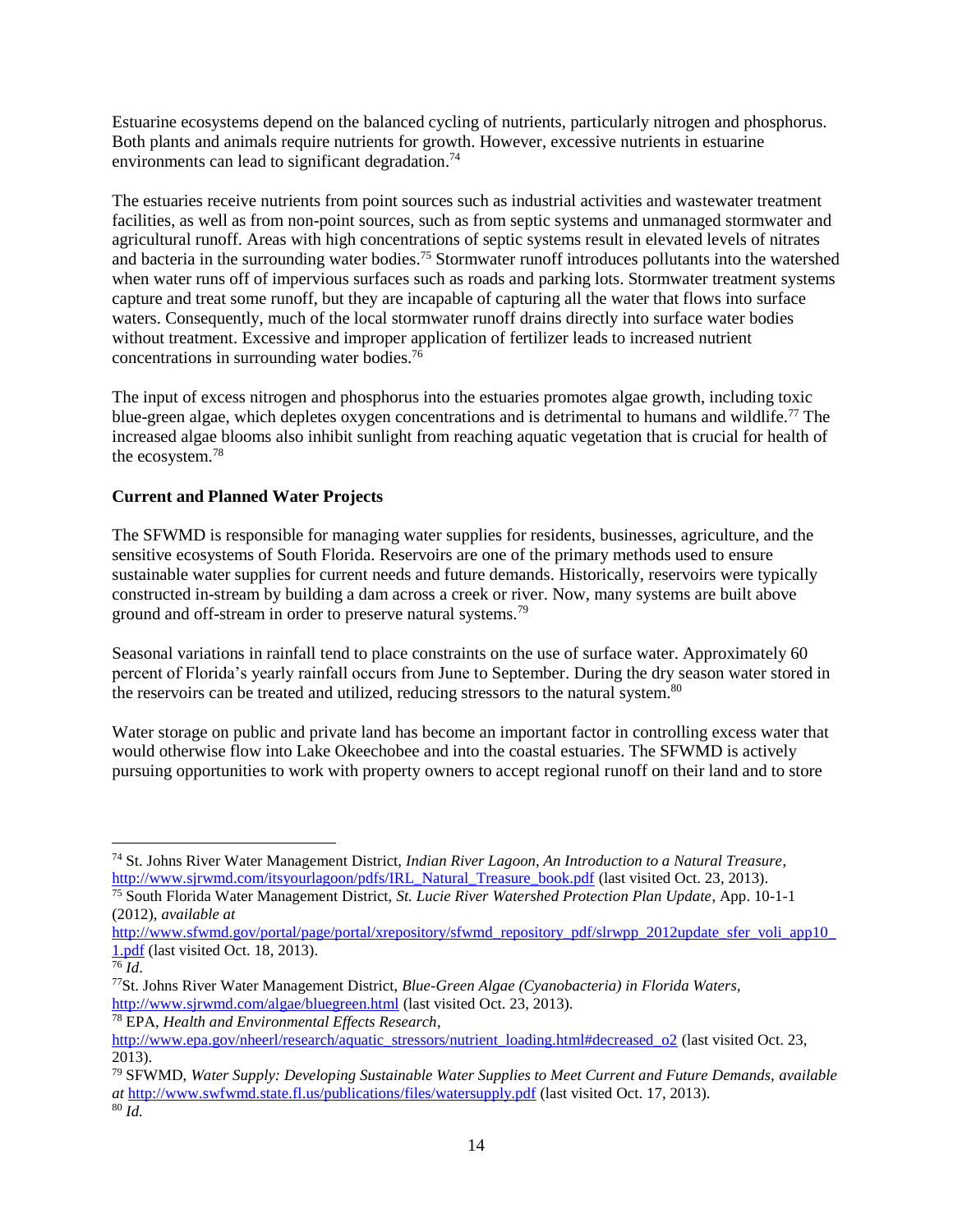water rather than allow it to drain off. Storing water in this manner is a critical component to reducing the amount of water that flows into Lake Okeechobee and the surrounding estuaries.<sup>81</sup>

There are a number of water projects, both proposed and underway that, once completed, will significantly increase the water storage capacity in South Florida. The Indian River Lagoon-South Restoration Project consists of multiple water storage and water treatment projects including the construction and operation of four new above ground reservoirs (including connecting canals, control structures, and levees) as well as four new STAs. The reservoirs will capture water from the C-44, C-23, C-24, and C-25 canals and will provide approximately 135,000 acre-feet of total combined water storage.<sup>82</sup>

The total cost of the Indian River Lagoon-South project is approximately \$1.1 billion with an annual operation and maintenance cost of \$3.8 million. The Corps is responsible for funding and administering the construction contracts, while the SFWMD is responsible for providing the land needed for the project. CERP contains 50-50 cost-share provisions that apply over all projects under CERP. Early phases of construction of the C-44 reservoir have already begun.<sup>83</sup>

The Caloosahatchee River (C-43) West Basin Storage Reservoir and the Caloosahatchee Watershed project is part of the Comprehensive Everglades Restoration Plan. The proposed reservoir will store excess surface water runoff from the Caloosahatchee River and excess releases from Lake Okeechobee and will improve the ecological functions of the Caloosahatchee Estuary by a providing a consistent flow of fresh water to the estuary. The proposed reservoir is located at the Barry Groves site within the C-43 basin and spans 10,700 acres with a storage capacity of approximately 170,000 acre-feet and a pump capacity of 1,500 cfs. During the dry season, stored water will be slowly released into the Caloosahatchee to aid in stabilizing salinity levels in the estuary and improve its overall health.<sup>84</sup>

The planning, design, land acquisition, and construction costs for the C-43 reservoir are estimated at approximately \$576.6 million, which will be shared equally between the state and federal governments. The SFWMD is the local sponsor for the project and will also be responsible for the additional \$2.9 million recreational component.<sup>85</sup> Construction of the project is dependent on congressional authorization, which is still pending. Once the project is authorized and funded it is expected to take three to four years to complete.<sup>86</sup>

The SFWMD is currently constructing the L-8 Reservoir Project in Palm Beach County. The reservoir is a 950-acre former rock mine capable of storing 46,000 acre-feet of water. The SFWMD also recently approved the contract to start construction on the A-1 shallow water reservoir, which will provide 110,000 acre-feet of storage capacity.

 $\overline{a}$ 

<sup>81</sup> *Id.*

<sup>82</sup> U.S. Army Corps of Engineers, *Indian River Lagoon – South,* (August 2013), *available at* [http://www.evergladesplan.org/docs/fs\\_irls\\_aug\\_2013.pdf](http://www.evergladesplan.org/docs/fs_irls_aug_2013.pdf) (last visited Oct. 17, 2013).

<sup>83</sup> Evergladesplan.org, *Indian River Lagoon – South: Facts and Information*, (Aug., 2013), *available at*  [http://www.evergladesplan.org/docs/fs\\_irls\\_aug\\_2013.pdf](http://www.evergladesplan.org/docs/fs_irls_aug_2013.pdf) (last visited Oct. 22, 2013).

<sup>84</sup> U.S. Army Corps of Engineers, *CERP Project: Caloosahatchee River (C-43) West Basin Storage Reservoir and Caloosahatchee Watershed*[, http://www.evergladesplan.org/pm/projects/proj\\_04\\_c43\\_basin\\_1.aspx](http://www.evergladesplan.org/pm/projects/proj_04_c43_basin_1.aspx) (last visited Oct. 17, 2013).

<sup>85</sup> *Id.*

<sup>86</sup> Evergladesplan.org, *Central and Southern Florida Project, Project Management Plan, C-43 Basin Storage Reservoir*, 12 (Feb. 2002), *available at* 

[http://www.evergladesplan.org/pm/pmp/pmp\\_docs/pmp\\_04\\_c43/pmp\\_04\\_main.pdf](http://www.evergladesplan.org/pm/pmp/pmp_docs/pmp_04_c43/pmp_04_main.pdf) (last visited Oct. 22, 2013).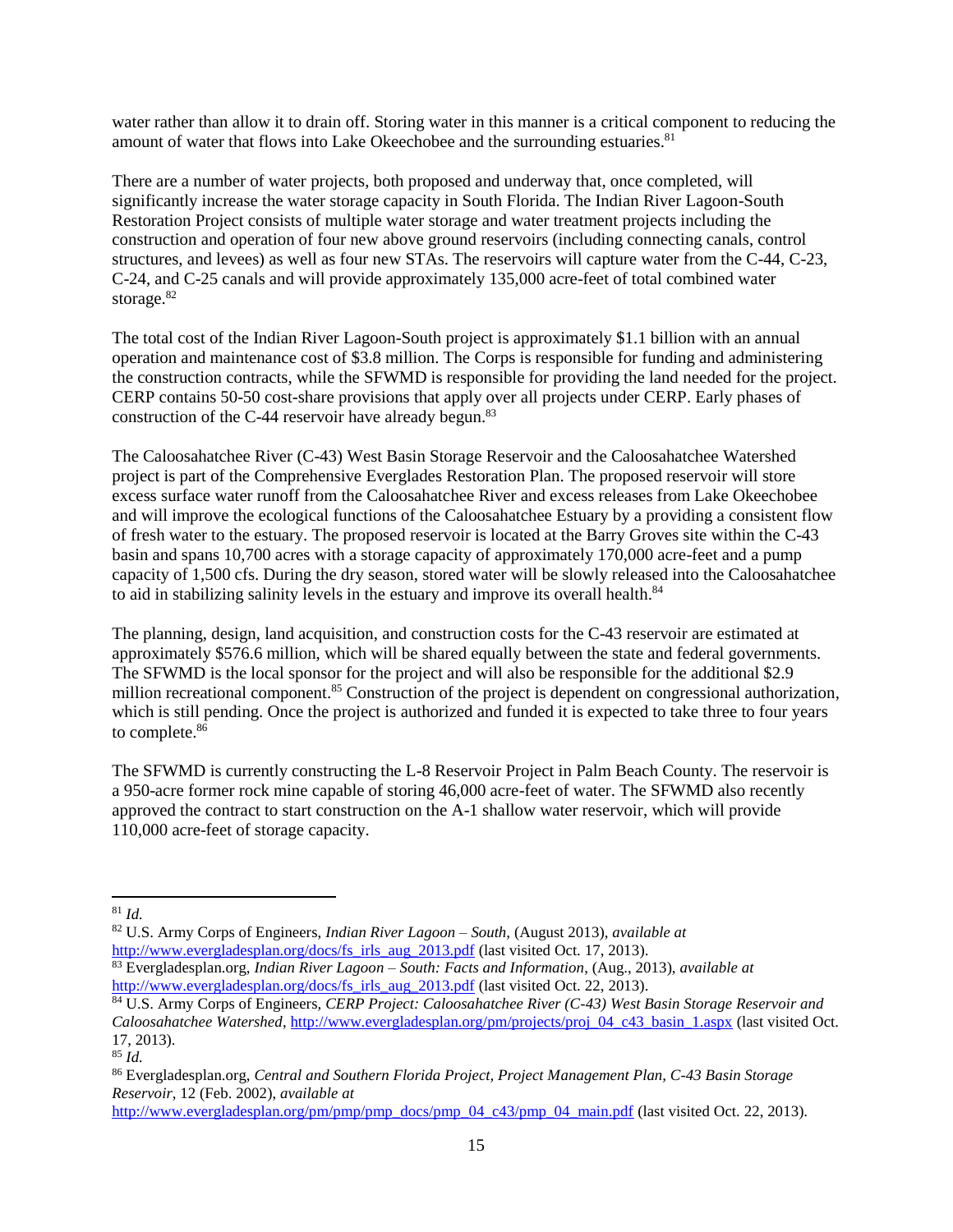The SFWMD is also working with a coalition of public water utilities on the C-51 Reservoir, to be constructed immediately adjacent to the L-8 Reservoir. The C-51 Reservoir will provide for 75,000 acrefeet of storage capacity in three phases. Phase 1 will provide 14,000 acre-feet of storage capacity and can be constructed in approximately two years. The C-51 Reservoir is included in the 2013 SFWMD Lower East Coast Plan Update. The coalition utilities are moving forward with an additional cost analysis and the SFWMD is working on permitting and other activities in accordance with a May 2013 Memorandum of Understanding. The C-51 Reservoir will reduce discharges to the Lake Worth Lagoon and provide for the beneficial use of water currently being wasted to tide.

The Dispersed Water Management Program is designed to encourage water storage on private lands. Since 2005, the SFWMD has worked with a coalition of agencies, environmental organizations, ranchers, and researchers to develop ways to store excess surface water on public and private lands. The program also encourages private property owners to retain water on their land as opposed to draining it and to store regional runoff. Landowners typically get involved in the program via cost-share cooperative projects, easements, or payment for environmental services.<sup>87</sup>

Aquifer Storage and Recovery (ASR) provides a way to store water and later withdraw it as necessary. ASR facilities inject and recover treated and untreated groundwater, partially treated surface water, and reclaimed wastewater. It can store more water than typical above-ground reservoirs and can provide large volumes of water over longer periods of time thus increasing water supplies during seasonal and multiyear droughts. ASR injection can also displace salt water that has encroached in aquifers serving water supply needs.<sup>88</sup> The original CERP plan anticipated construction of as many as 333 ASR wells to line the northern rim of the Lake.<sup>89</sup> Current pilot projects will determine the feasibility of ASR wells in various locations and aquifer conditions.

## *Modified Waters Project*

The Modified Waters Project (mod waters project) was authorized in 1989. The purpose of the mod waters project is to provide a southern outlet to the ENP through the Northeast Shark River Slough and to rehydrate the area, a key part of the effort to restore certain areas in the Everglades to their natural state. The project will offset the adverse effects of the flow diversions largely as a result of the construction of the WCAs in the 1960s, which redirected water through the West Shark River Slough and away from what is now the northeastern portion of the ENP.<sup>90</sup> The project is a precursor to implementation of CEPP (once it is authorized) and a number of CERP projects and will provide 4,000 cfs into ENP.

Mod Waters includes three major components:

- 1. bridging of the Tamiami Trail to allow sheetflow of water south under the bridge,
- 2. flood mitigation in the eastern Everglades residential area, an 8 ½ square mile area that would otherwise be negatively affected by the flow of water, and

 $\overline{\phantom{a}}$ <sup>87</sup> SFWMD, *Dispersed Water Management Program*, 1 (October 2013), *available at* [http://www.sfwmd.gov/portal/page/portal/xrepository/sfwmd\\_repository\\_pdf/jtf\\_dispersed\\_water\\_mgmt.pdf](http://www.sfwmd.gov/portal/page/portal/xrepository/sfwmd_repository_pdf/jtf_dispersed_water_mgmt.pdf) (last visited Oct. 23, 2013).

<sup>88</sup> SFWMD, *Aquifer Storage and Recovery*[, http://www.sfwmd.gov/portal/page/portal/xweb%20-](http://www.sfwmd.gov/portal/page/portal/xweb%20-%20release%203%20water%20supply/aquifer%20storage%20and%20recovery) [%20release%203%20water%20supply/aquifer%20storage%20and%20recovery](http://www.sfwmd.gov/portal/page/portal/xweb%20-%20release%203%20water%20supply/aquifer%20storage%20and%20recovery) (last visited Oct. 20, 2013).

<sup>89</sup> U.S. Army Corps of Engineers, *Lake Okeechobee – Aquifer Storage and Recovery Pilot Project*, (July 2013), *available at* [http://www.evergladesplan.org/docs/fs\\_asr\\_july\\_2013.pdf](http://www.evergladesplan.org/docs/fs_asr_july_2013.pdf) (last visited Oct. 23, 2013).

<sup>90</sup> National Research Council of the National Academies, *PROGRESS TOWARD RESTORING THE EVERGLADES: THE SECOND BIENNIAL REVIEW – 2008*, pp. 110-111, (National Academies Press 2008), *available at* [http://www.nap.edu/openbook.php?record\\_id=12469&page=R1](http://www.nap.edu/openbook.php?record_id=12469&page=R1) (last visited Oct. 17, 2013).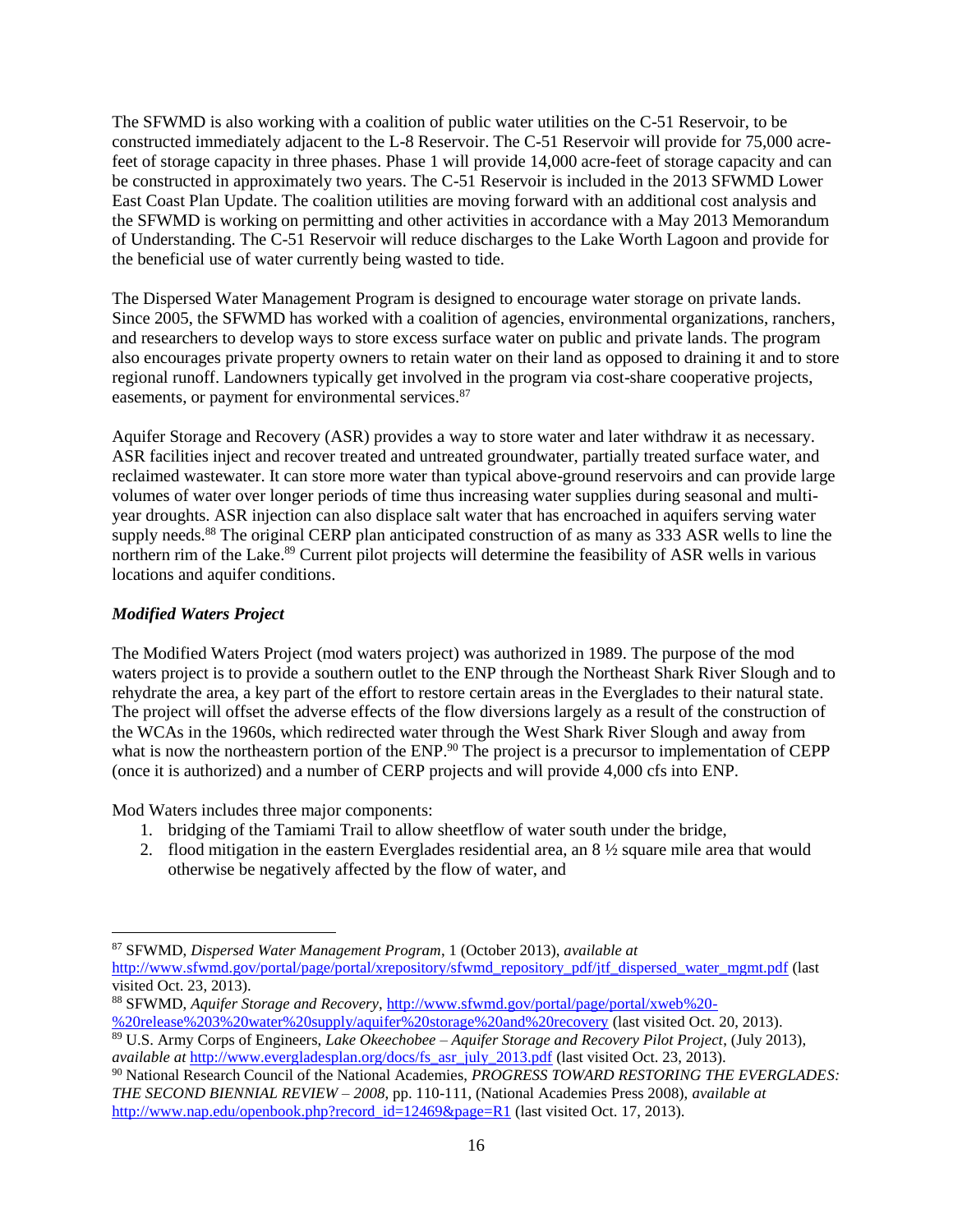3. conveyance and seepage controls to move water from WCA-3A to WCA-3B and then into Northeast Shark River Slough, which will control seepage and remove barriers to natural flow patterns between Northeast and West Shark River Slough.

Federal funds pay for all the land and construction and the SFWMD will be responsible for performing operations and maintenance with a 75% federal cost-share.<sup>91</sup>

Construction of the mod waters project is nearly complete with some key elements remaining including:

- completion of Contract 8, which concerns the northernmost construction features of the C-111 South Dade Project,
- operational testing for several structures associated with the project, and
- development of a combined operational plan for the operation of Mod Waters and the C-111 project.<sup>92</sup>

### *Plan 6*

l

A proposed solution to the harmful discharges of water through the C-43 and C-44 canals is a plan called "Plan 6." It was first proposed by environmental advocate Art Marshall in 1982. It would reestablish historic sheetflow in the Kissimmee-Lake Okeechobee-Everglades hydrologic system by creating a flowway through the EAA. The plan has been studied and rejected three times. It was first studied in 1994 during the development of the Central and Southern Florida Project Comprehensive Review Study Reconnaissance Report. It was studied again in 1999 and rejected in a scientific analysis as part of the CERP Feasibility Report. Lastly, it was evaluated in 2008-2009 by the SFWMD. The SFWMD concluded that Plan 6, among other projects that were part of the evaluation, was not the most cost-effective or viable means to increase flows south from Lake Okeechobee into the Everglades due to the altered landscape and the extensive network of pumps necessary to overcome physical constraints.

At a projected cost of more than \$1 billion, the Committee recognizes the creation of such a flow-way would require a partnership with and significant financial commitment from the federal government. Over the last several years, the federal government has continuously fallen short on its financial commitment to CERP. Compared to Florida's spending, the federal government is lagging by \$1.6 billion for its portion of South Florida environmental projects.<sup>93</sup> After considering this and other federal inaction or delay on long-term commitments, the Committee has no evidence that a partnership capable of sustaining an ongoing project of this magnitude would be forthcoming at this time. In addition, the four Everglades related projects included in the U.S. House of Representatives' WRDA bill do not include a commitment to purchase lands necessary to implement Plan 6.

Chapter 2013-58, Laws of Florida, the Everglades bill, was passed by the Legislature during the 2013 Regular Session and signed into law by Governor Scott. It creates a single comprehensive plan for achieving the restoration efforts envisioned under the Everglades Forever Act. The law contemplates storage and conveyance of clean water south of the lake. In addition, the SFWMD has initially approved the Central Everglades Planning Project, which provides a roadmap for moving this clean water south

<sup>&</sup>lt;sup>91</sup> Ernie Barnett, SFWMD and Kim Taplin, U.S. Army Corps of Engineers, Presentation to SFWMD Governing Board on progress of Modified Waters Project in Miami, FL, Jun. 13, 2013,

[http://sfwmd.iqm2.com/Citizens/Detail\\_LegiFile.aspx?Frame=&MeetingID=1203&MediaPosition=11037.729&ID=](http://sfwmd.iqm2.com/Citizens/Detail_LegiFile.aspx?Frame=&MeetingID=1203&MediaPosition=11037.729&ID=1307&CssClass) [1307&CssClass=](http://sfwmd.iqm2.com/Citizens/Detail_LegiFile.aspx?Frame=&MeetingID=1203&MediaPosition=11037.729&ID=1307&CssClass) (follow "Video" link) (last visited Oct. 16, 2013). <sup>92</sup> *Id.*

<sup>93</sup> Press Release, Florida Governor's Office, *Letter to Brigadier General Donald E. Jackson of the U.S. Army Corps of Engineers* (Aug. 21, 2013), *available at* [http://www.flgov.com/2013/08/21/letter-to-brigadier-general-donald-e](http://www.flgov.com/2013/08/21/letter-to-brigadier-general-donald-e-jackson-of-the-u-s-army-corps-of-engineers/)[jackson-of-the-u-s-army-corps-of-engineers/](http://www.flgov.com/2013/08/21/letter-to-brigadier-general-donald-e-jackson-of-the-u-s-army-corps-of-engineers/) (last visited Nov. 7, 2013).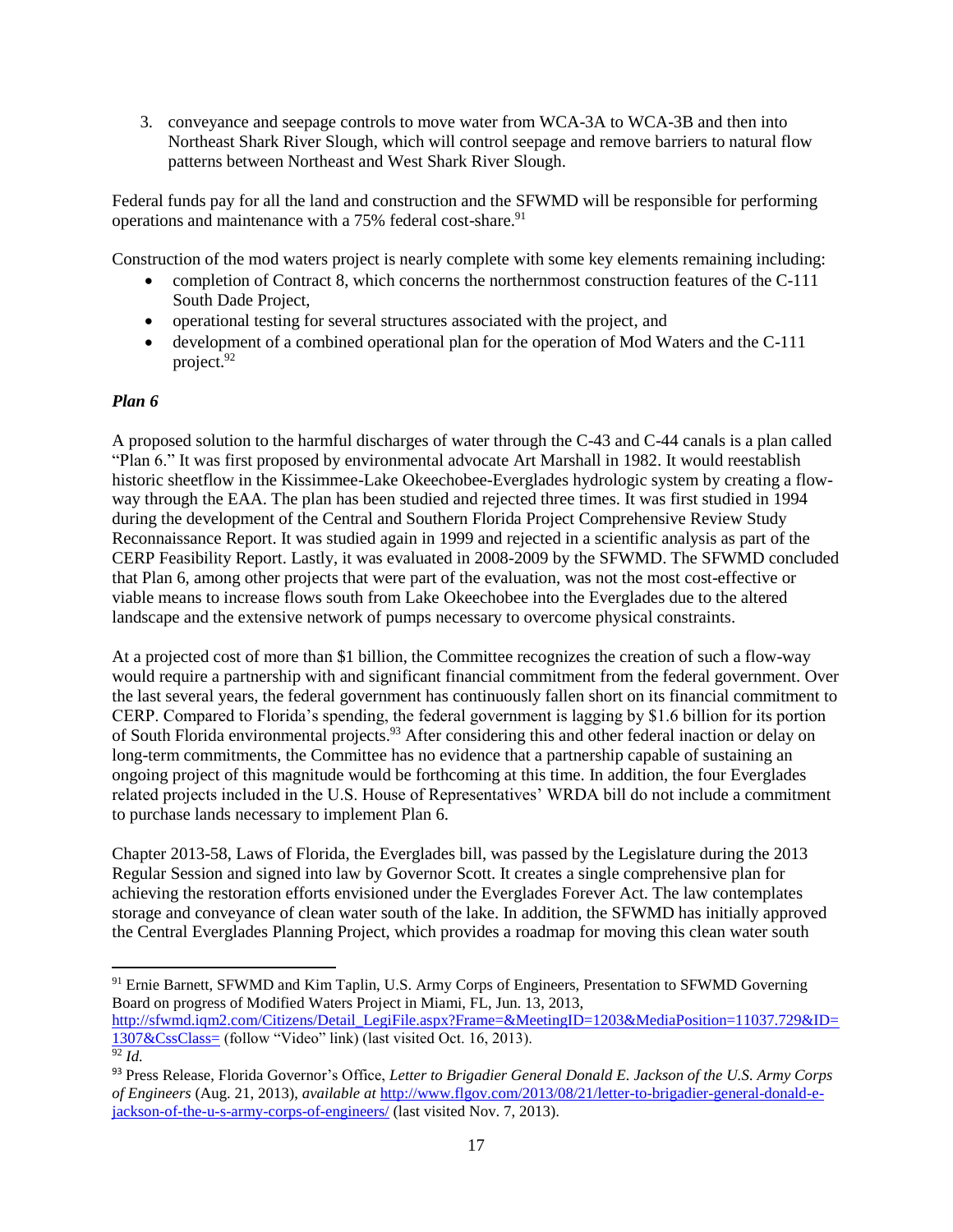through the central Everglades. With proper partnerships from the federal government, an increased flow of water south is a preferable solution to the harmful discharges of water through the C-43 and C-44 canals.

As the SFWMD moves forward with plans to send water south, the Senate should continue to evaluate all plans and technologies that further this effort, especially when a financial commitment from the federal government becomes more probable or new technology becomes available. In addition, the SFWMD and the Corps should continue to examine any project that may have the potential to store, treat, and move enough water south from the lake to eliminate the damaging discharges to the Caloosahatchee, St. Lucie, and Indian River Lagoon Estuaries as the SFWMD and the Corps strive for improved management of water in South Florida.

# **Requests for Assistance from Washington D.C.**

The agreement with the federal government under CERP was to share the costs of restoration efforts equally. There have been long delays in authorizing and funding projects that would alleviate some of the problems currently faced by the state and particularly by the people who live near the Indian River Lagoon and the Caloosahatchee River and Estuary. Florida has consistently outspent the federal government in Everglades restoration activities. Funds the state has spent have not been credited to the state due to Congress' failure to pass a WRDA bill since 2007.

Recently, a delegation from Florida, including members of the Florida Senate Select Committee, and members from the Florida House of Representatives, the DEP, the SFWMD, and technical experts testified at a congressional hearing on the issues affecting the Caloosahatchee River and Indian River Lagoon and St. Lucie River estuaries, and the communities that depend on them. The hearing was attended by members of Florida's congressional delegation and leadership from the U.S. House of Representatives. Testimonies by the Florida delegation and Congressional members highlighted the Corps' failure to control lake levels without any regard for the damages the discharges were causing the estuaries and the federal government's failure to lead on the issue. The testimonies also highlighted the failure of Congress to pass the recently proposed WRDA bill, which is necessary to proceed on many projects designed to help restore the Everglades and south Florida.

In a letter to President Obama, Governor Scott extended an invitation to the President to visit south Florida and see first-hand the damage being done to the estuaries and made four specific requests to the President:

- take steps necessary to enhance the Herbert Hoover Dike system,
- fulfill the cost-match obligations by investing in environmental projects with the state,
- provide authorization and federal funding to projects ready for implementation, and
- provide flexibility to the state and local partners to pursue critical projects by providing block grants for the design and construction of the projects.

# **Recommendations of the Select Committee on Indian River Lagoon and Lake Okeechobee Basin**

# **Short-Term Recommendations**

1. The final phase of the Kissimmee River Restoration Project is designed to complete restoration of 20,000 acres of wetlands and 44 miles of the historic Kissimmee River to its natural state. The project will reduce the amount of pollutants flowing down the Kissimmee River into Lake Okeechobee. It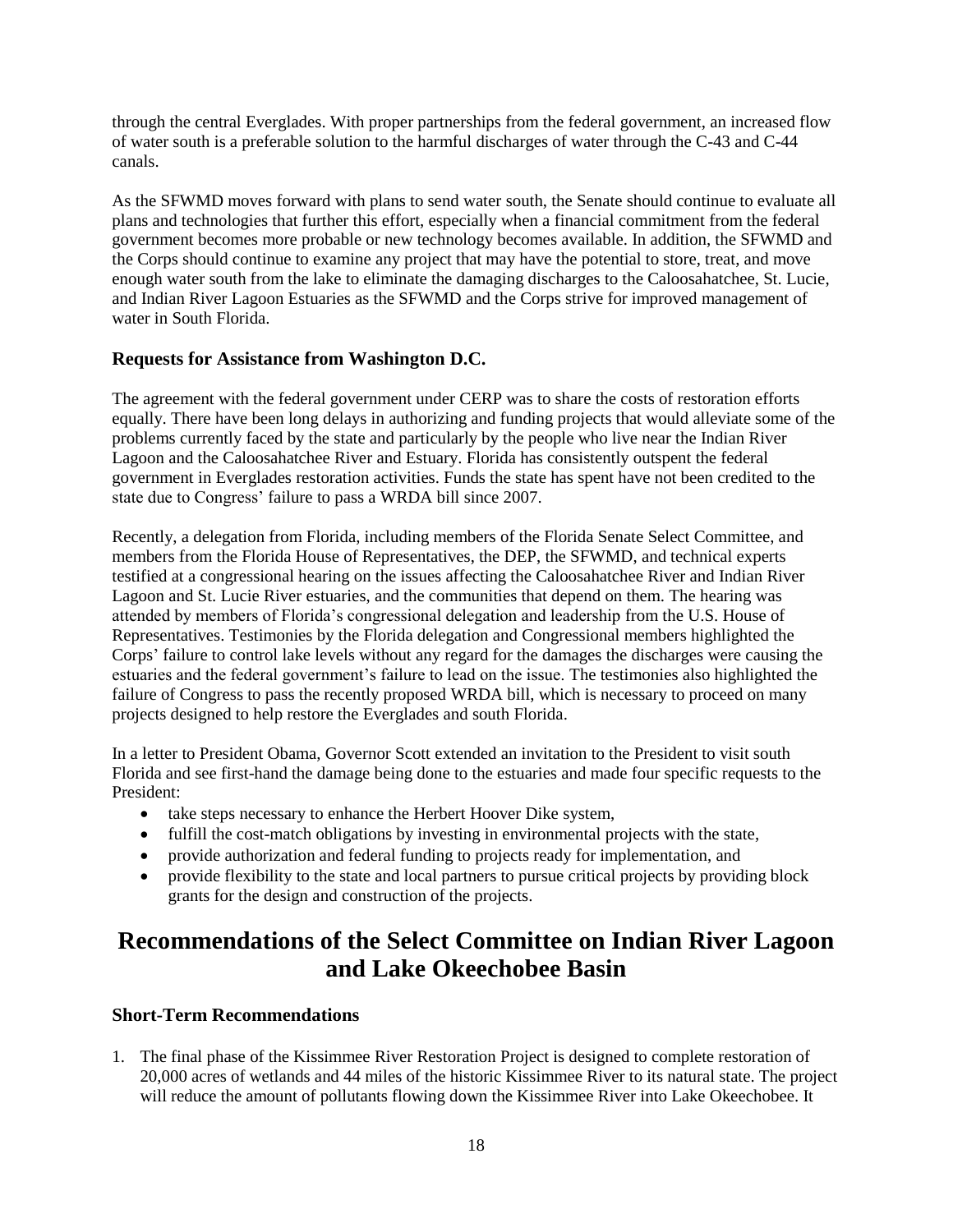will also provide for more water storage on 40 square miles of the Kissimmee River floodplain. The Corps estimates the project will be completed by 2017. The Committee recommends appropriating \$5 million to support the project.

- 2. The C-111 South Dade Project will aid the restoration of Taylor Slough, which experienced ecological damage when water was directed away from the slough due to the construction of the C-111 canal. It will also help improve sheetflow into the Everglades by preventing groundwater seepage to the east. The Committee recommends appropriating \$5 million for the project.
- 3. Water storage in the Caloosahatchee basin is critical to capture runoff from the basin and regulatory releases from Lake Okeechobee. The Caloosahatchee (C-43) West Basin Storage Reservoir project will improve timing, quantity, and quality of freshwater flows to the river and estuary. The project is included in the WRDA bills of each house of Congress. We must include the funding of this project now so that Florida is ready when Congress authorizes this important watershed storage project. The Committee recommends appropriating \$15 million to support construction of the C-43 basin project. Additionally, in anticipation of final passage of a WRDA bill, the state should include the C-43 reservoir project in Florida's Long-Range Financial Outlook to reduce any delay in funding this critical project once it is authorized and receives federal funding. Florida's share of the project cost is estimated at \$289 million.
- 4. Land/Ocean Biogeochemical Observatory (LOBO) monitoring units are being used in the Caloosahatchee River and Estuary and the St. Lucie River and Indian River Lagoon to monitor water quality at several sites. Similarly, the Ocean Research and Conservation Association's (ORCA) Kilroy monitoring devices are deployed in the Indian River Lagoon to monitor water quality. The Committee recommends appropriating \$2 million for Kilroy devices and an additional \$2 million for LOBO devices to support research in areas not currently covered by monitoring units, for a total of \$4 million.
- 5. Water stored during Florida's wet season reduce flows sent to the estuaries. The Dispersed Water Management Program is designed to manage water retained on public and private lands. Private landowner involvement typically includes cost-share cooperative projects, easements, or payment for environmental services. Private ranchlands provide more than 60,000 acre-feet of storage. The Committee recommends appropriating \$3 million to support the Dispersed Water Management Program under the Northern Everglades and Estuaries Protection Program.
- 6. BMPs are the most effective methods to limit the release of nutrient pollution into groundwater and surface water from agricultural lands. The Committee recommends appropriating \$3 million to DACS to support the BMP program.
- 7. At the September 12, 2013, Legislative Budget Commission meeting, the DEP requested \$2.7 million in funding authority to provide operational and structural changes to existing pump stations in order to move excess water in the WCAs south to Everglades National Park and to tide. These pumps are typically only used for flood protection. The request also provided for funding to cut a gap in Old Tamiami Trial and vegetation clearing to remove barriers to the southward flow of water. The Committee recommends continued funding of these and similar short-term projects, as determined by the DEP and SFWMD, to provide continued short-term relief from excessive lake discharges.
- 8. The Picayune Strand Restoration Project is designed to restore 55,000 acres of wetlands and uplands between Tamiami Trail and Alligator Alley in southwest Florida. Construction responsibilities are shared between the Corps and the SFWMD. The Committee recommends appropriating \$2 million to support the SFWMD's construction efforts in order to complete the project.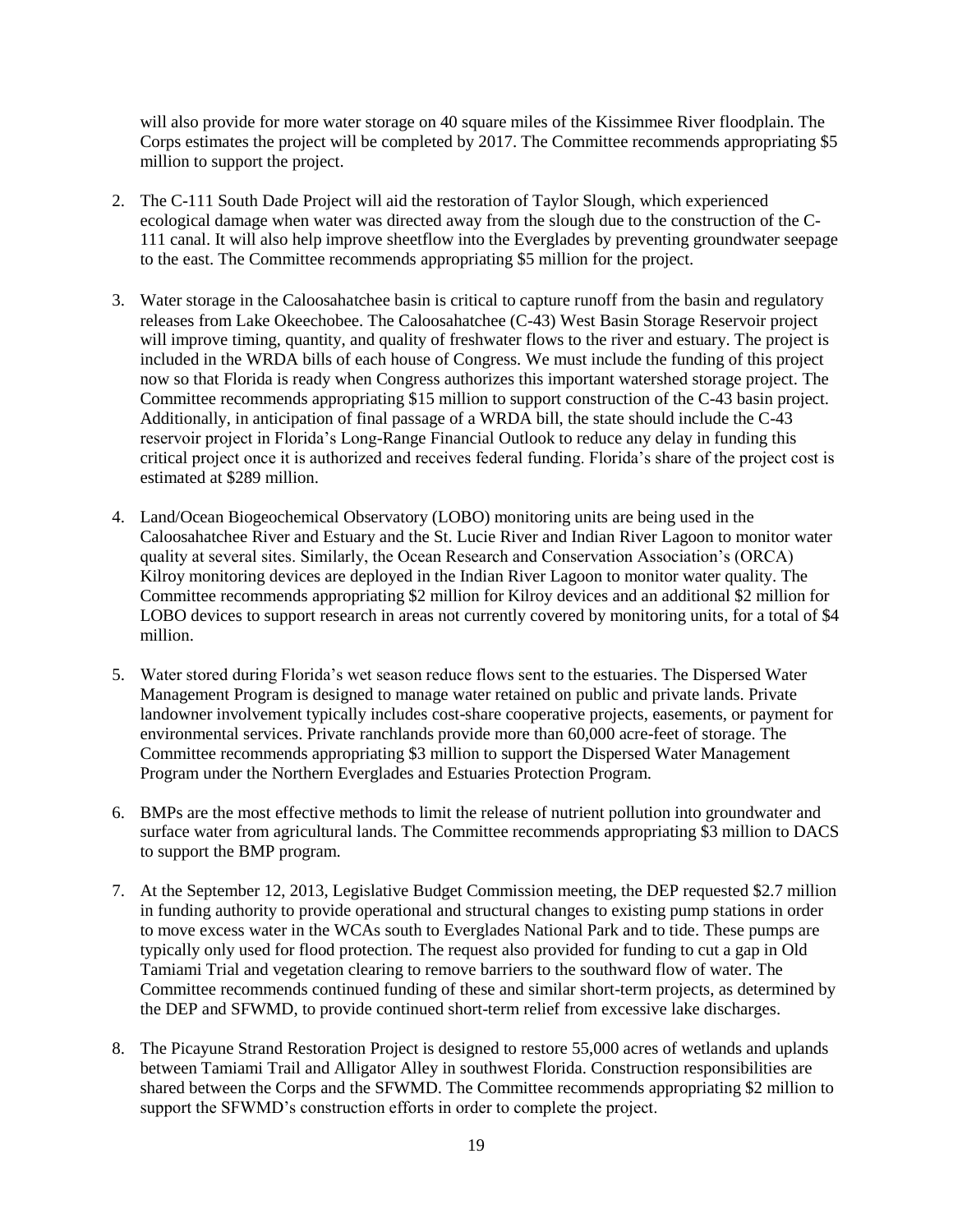- 9. Healthy oyster populations and seagrass beds are vital to the health of estuarine ecosystems. The Northern Estuaries Resource Recovery pilot program seeks to re-establish oyster populations and seagrass beds in the St. Lucie and Caloosahatchee Estuaries. The Committee recommends appropriating \$500,000 for each estuary to support the program, for a total of \$1 million.
- 10. A significant portion of the water flowing into Lake Okeechobee from the north comes from Lake Kissimmee via the Kissimmee River. Holding more water in Lake Kissimmee would aid in reducing the flow of water down the Kissimmee River. Lake Kissimmee water level is controlled by its own regulation schedule that allows the lake to reach is full capacity on November 1, after the wet season has ended. The Committee recommends evaluating a deviation from the schedule, allowing it to reach full capacity on October 1, rather than in November.
- 11. LORS 2008 was designed to regulate levels in Lake Okeechobee based on the condition of the dike as it existed in its degraded state. A 21-mile cutoff wall was completed in the most vulnerable area and replacement or removal of 7 of 32 water control structures is ongoing. Work on all 32 structures will be completed by 2018. The risk assessment used to develop LORS 2008 did not account for future reductions in risk due to completed and ongoing projects. The Committee recommends that Florida's Congressional representatives support legislation or rulemaking in order to revisit the regulation schedule to update the risk assessment used to manage risk at certain lake level management bands.
- 12. The Committee has received numerous innovative solutions to reduce nutrient pollution, increase salinity and mixing zones, and reduce or eliminate toxic algal blooms in the estuaries. The Committee recommends establishing an advisory board at a state university to evaluate technologies and proposals that address one or more of the problems affecting the estuaries.
- 13. During public testimony and in written comments, the Committee heard many concerns about septic systems. Poorly maintained septic systems and areas where there is a high concentration of septic systems can be sources of pollutants in groundwater and surface water. The Committee recommends further evaluation of methods to reduce the impact of septic systems on ecologically sensitive areas.
- 14. Palm Beach County, the SFWMD, the DEP, and the League of Cities have endorsed a plan to restore Lake Worth Lagoon. This plan includes restoration of sea grasses and mangroves, capping of muck, and construction of storm water control projects. This is a cost-share program with local governments for projects to benefit Lake Worth Lagoon. Funding is allocated through the Lake Worth Lagoon Partnership Grant Program, which provides a competitive process for selection of viable restoration and water quality projects. Each state dollar is matched at the local level on a minimum 50:50 costshare basis. Through this program, over \$17 million in state funds and \$59 million in local funds have been dedicated to restoring Lake Worth Lagoon. The Committee recommends appropriating \$2,075,000 for continued funding of this program and the implementation of these short-term projects.
- 15. In the central and northern regions of the Indian River lagoon, record setting algal blooms have caused the loss of over 40,000 acres of seagrass, and the deaths of 223 manatees, 74 bottlenose dolphins, and over 300 pelicans. One major contributing factor is the extensive muck deposits created by over 60 years of runoff and nutrient loading. A comprehensive plan has been developed to dredge muck from the northern and central Indian River Lagoon. The Committee recommends appropriating \$20 million towards scientifically based environmental muck removal that maximizes, to the greatest extent possible, environmental and public health benefits.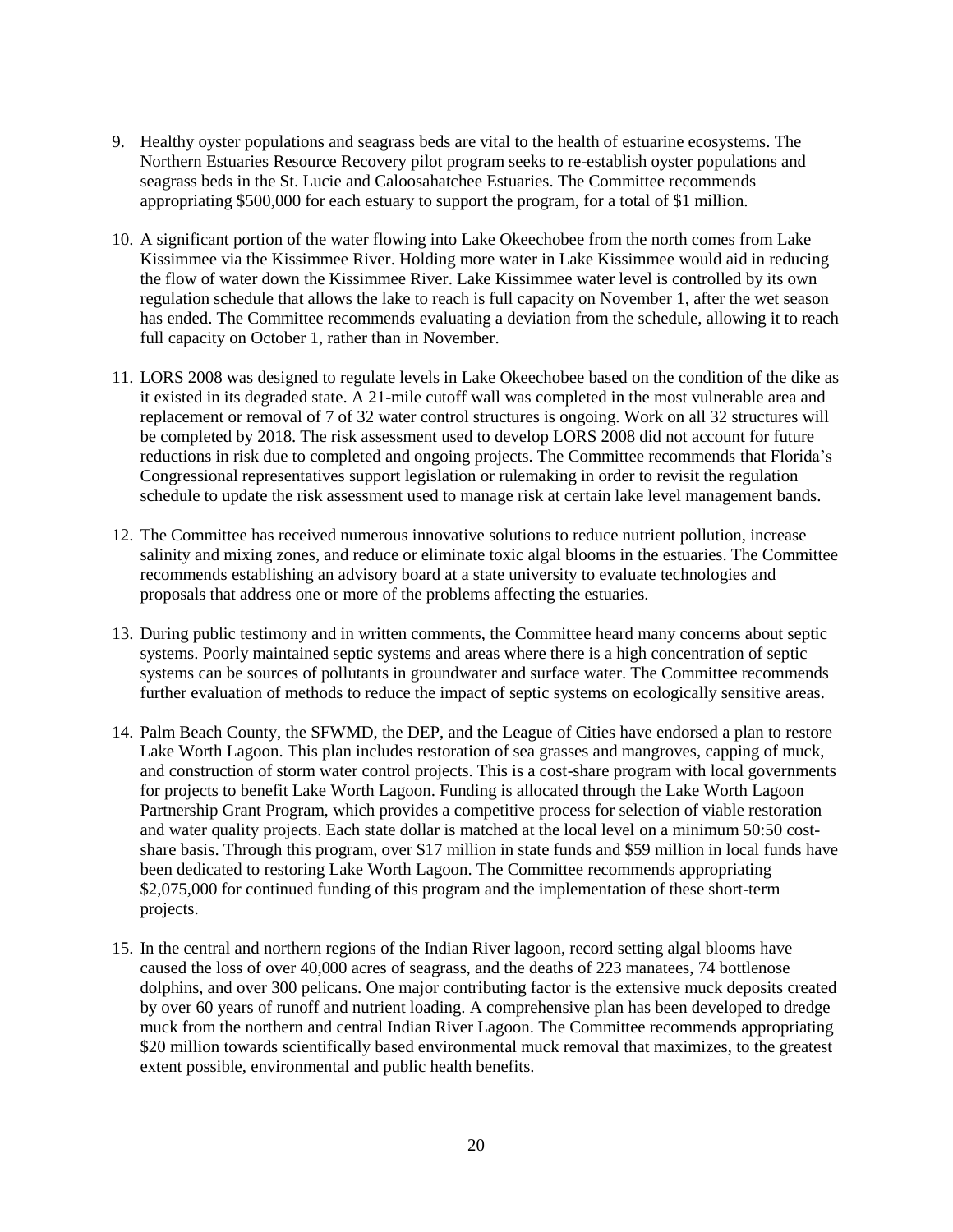#### **Long-Term Recommendations**

- 1. Tamiami Trail, completed in 1928, created a dam-like effect preventing water from moving south into what is now Everglades National Park. The first phase of the Tamiami Trail Modifications project to bridge one mile of the existing road has been completed. The second phase, a 2.6-mile bridge, will lead to greater and more disbursed water flow south of the bridge into the park. The Committee recommends appropriating \$90 million to the Florida Department of Transportation to expedite the next phase of the project.
- 2. The C-44 reservoir and associated stormwater treatment area, critical components of the Indian River Lagoon – South Restoration Project, will provide water storage and treatment during the rainy season and discharge water during the dry season. The completion of the project will reduce the large fluctuations of water flow from Lake Okeechobee and the C-44 basin to the St. Lucie River and Estuary. The Committee recommends appropriating \$40 million to expedite construction of the state's portion of the project.
- 3. Water Quality Restoration Strategies, the second phase of the Long Term Plan for Achieving Water Quality Goals, are designed to ensure that all surface water discharges into the Everglades Protection Area meet water quality standards. The Committee recommends appropriating \$32 million for Water Quality Restoration Strategies.
- 4. Many of the projects necessary for Everglades restoration, including the Central Everglades Planning Project, are awaiting authorization by a federal WRDA bill. Two bills have passed their respective houses of Congress. The differences between the House and Senate versions will be negotiated in a conference committee and will be presented to the president. The Committee recommends that Florida's Congressional representatives support passage of a fiscally responsible bill.
- 5. The Committee fully supports the Central Everglades Planning Project and urges the SFWMD to work with the Corps to promptly complete the Project Implementation Report. Once completed, the Committee urges the SFWMD to begin executing the CEPP Project Partnership Agreement to advance construction to move clean water south of Lake Okeechobee and relieve estuary discharges.
- 6. The committee concludes that the Corps has not adequately considered the widespread damage done to the estuaries when it releases large amounts of water from Lake Okeechobee. The Committee recommends amending the operational jurisdiction of the Army Corps of Engineers to give the State of Florida, specifically the Department of Environmental Protection, authority over regulatory releases when the risk of dike failure is less than 10 percent. Procedures should be established for when the risk of failure exceeds this threshold, including federal notification that would provide the state 24-hours notice to assess liability and decide whether to maintain control, or to temporarily release authority to the federal government.
- 7. The Standing Committee on Environmental Preservation and Conservation, the SFWMD, and the Corps should continue to address the potential of any project, plan, or technology that would eliminate the discharges to the coastal estuaries east and west of Lake Okeechobee.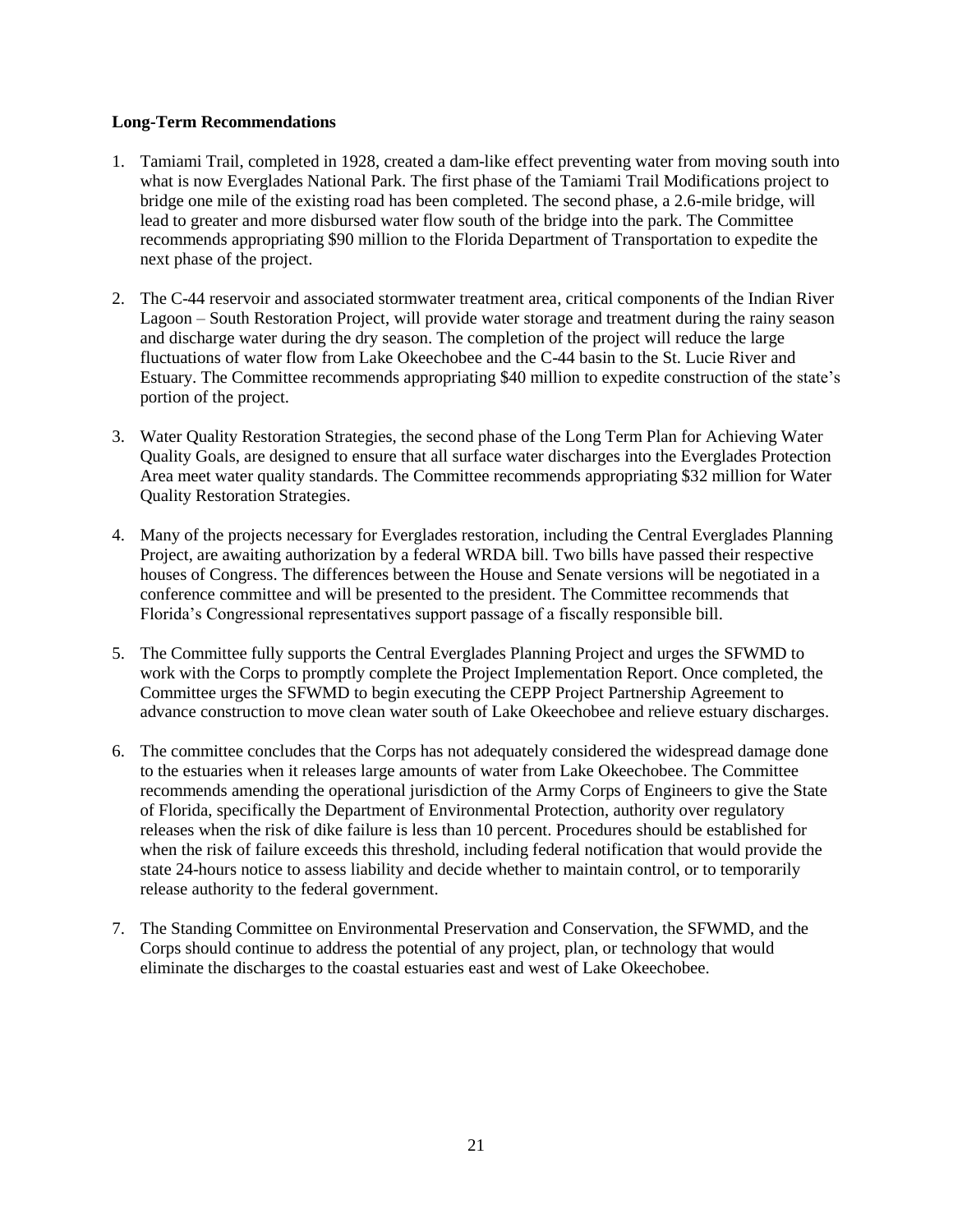# **APPENDIX**

#### **Factors Guiding Implementation of LORS 2008**

LORS 2008 provides guidance for the SFWMD and the Corps for regulatory releases of water in Lake Okeechobee. Generally, the factors that constrain the operation of the lake are structural, meteorological, environmental, and hydrologic conditions.<sup>94</sup>

Structural constraints include:

- Integrity of the Herbert Hoover Dike,
- Florida Power and Light Company Martin Plant Reservoir,
- The discharge capacity at the S-77 spillway,
- The discharge capacity at the S-78 spillway and Ortona Lock,
- Structural stability at low lake stages, particularly for several structures that control flows into the lake that could be at risk of failure when upstream levels are high and lake levels are low. This situation could result in overturning and/or sliding, and
- Concerns about providing water supplies at lake stages below 10.2 and 10.0.95

Meteorologic constraints include:

- Potential spillway gate debris caused by the flooding and destruction of temporary and permanent structures and/or facilities within the lake, such as the Belle Glade Marina;
- Storm surge during high tide at S-79, which could overtop the structure;
- Extreme weather events that may affect water quality in the lake;
- Flooding at the St. Lucie Settlement subdivision on the South Fork of the St. Lucie River.<sup>96</sup>

Environmental constraints, which include water quality in Lake Okeechobee.<sup>97</sup>

Hydrologic constraints include:

- S-77 tailwater restrictions, in consideration of impeding local drainage around the town of Moore Haven;
- At the S-80 spillway/lock, high levels could flood the machinery that operates the lock;
- Minimum canal levels at the St. Lucie Canal;
- Algal blooms in the St. Lucie Canal, Caloosahatchee River and associated waterways;
- St. Lucie and Caloosahatchee estuarine salinity levels;
- STA capacity limitations which could then restrain releases to the WCAs;
- Salinity intrusion up the Caloosahatchee River, affecting drinking supplies;
- Moorage problems during low levels at the Indiantown Marina at S-80; and
- Fish and wildlife resources that include extreme levels that affect the littoral zone within the lake, salinity levels that affect estuarine resources, and various considerations related to endangered and threatened species throughout the Central and Southern Florida Project area.<sup>98</sup>

As mentioned in LORS 2008, many of these constraints become issues of significant concern during high lake levels since the lake fills with water at rates that far exceed the ability of the structures to discharge

l

<sup>94</sup> Army Corps of Engineers, *Central & Southern Florida Project – Water Control Plan for Lake Okeechobee and Everglades Agricultural Area*, 7-1 (Mar. 2008).

<sup>95</sup> *Id.* at 7-1 to 7-3.

<sup>96</sup> *Id.* at 7-3 to 7-4.

<sup>97</sup> *Id.* at 7-4 to 7-5.

<sup>98</sup> *Id.* at 7-5 to 7-8.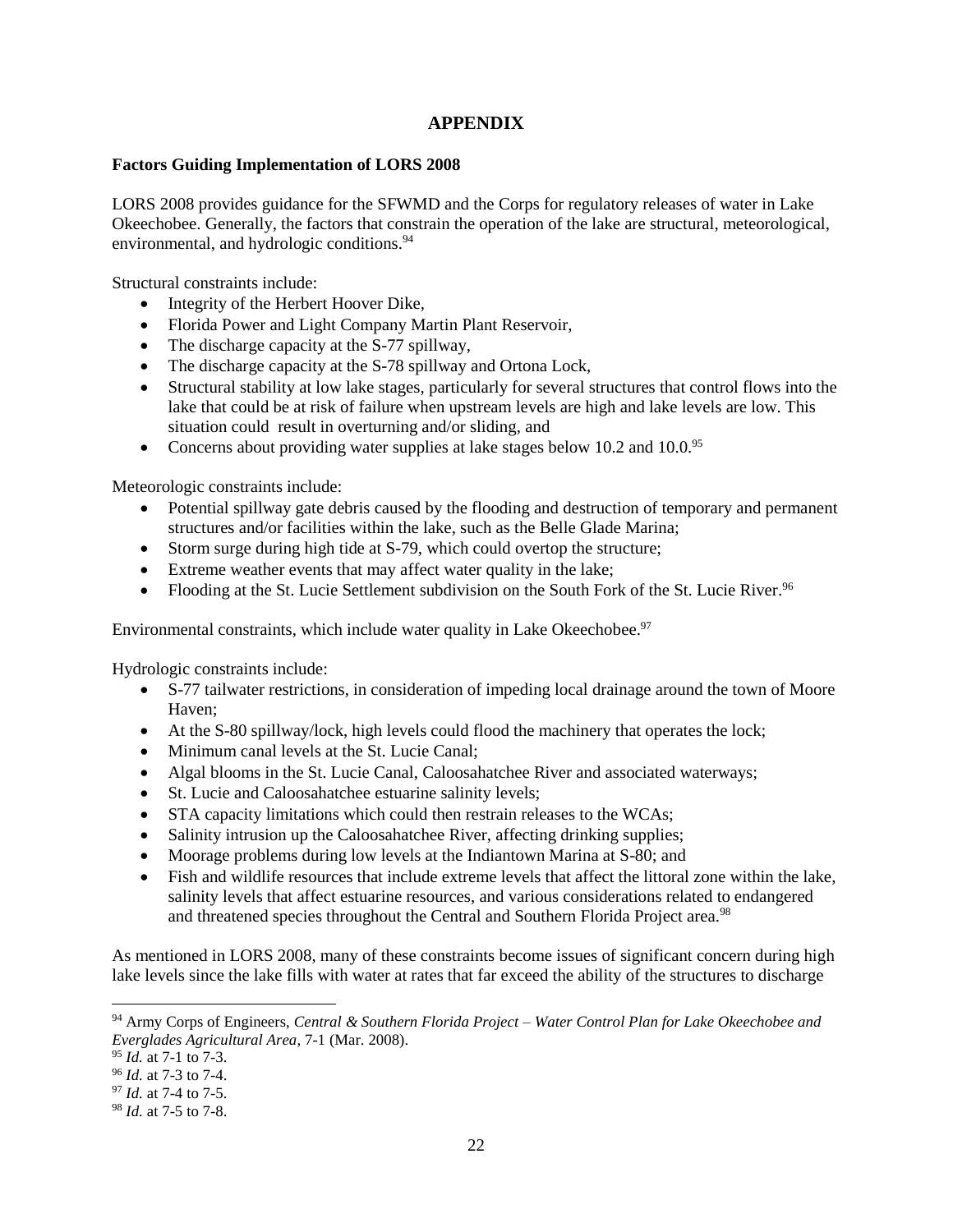water. The inability to effectively manage inputs can result in large discharges of water, sometimes up to the maximum capacity of the canals to move water, into the Indian River and Caloosahatchee lagoons.

Lake Okeechobee structures within the C&SF Project system are operated pursuant to the federal Water Control Plan, which contains LORS 2008. As the local sponsor of the C&SF Project, the SFWMD is subject to and bound by federal regulations and law including the Water Control Plan.<sup>99</sup>

### **Comprehensive List of CERP projects (with Sponsor)**

- 1. Acme Basin B Discharge (SFWMD)
- 2. Aquifer Storage and Recovery Regional Study (SFWMD)
- 3. Big Cypress L-28 Interceptor Modifications (SFWMD)
- 4. Biscayne Bay Coastal Wetlands (SFWMD)
- 5. Broward County Secondary Canal System (SFWMD)
- 6. Broward County Water Preserve Areas (SFWMD)
- 7. C-111 Spreader Canal (SFWMD)
- 8. C-4 Control Structures (SFWMD)
- 9. C-43 Aquifer Storage and Recovery Pilot (SFWMD)
- 10. C-43 Basin Aquifer Storage and Recovery (SFWMD)
- 11. Caloosahatchee Back-pumping with Stormwater Treatment (SFWMD)
- 12. Caloosahatchee River (C-43) West Basin Storage Reservoir Project (SFWMD)
- 13. Central Everglades Planning Project (SFWMD)
- 14. Central Lake Belt Storage Area (SFWMD)
- 15. Everglades Agricultural Area Storage Reservoirs (SFWMD)
- 16. Everglades National Park Seepage Management (SFWMD)
- 17. Florida Keys Tidal Restoration (SFWMD)
- 18. Flows to Northwest and Central Water Conservation Areas 3A (SFWMD)
- 19. Henderson Creek-Belle Meade Restoration (DEP)
- 20. Hillsboro Aquifer Storage and Recovery (SFWMD)
- 21. Hillsboro Aquifer Storage and Recovery Pilot (SFWMD)
- 22. Indian River Lagoon South (SFWMD)
- 23. L-31N (L-30) Seepage Management Pilot (SFWMD)
- 24. Lake Belt In-Ground Reservoir Technology Pilot (SFWMD)
- 25. Lake Okeechobee Aquifer Storage and Recovery (SFWMD)
- 26. Lake Okeechobee Aquifer Storage and Recovery Pilot (SFWMD)
- 27. Lake Okeechobee Watershed (SFWMD)
- 28. Lakes Park Restoration (Lee County)
- 29. Loxahatchee National Wildlife Refuge Internal Canal Structures (SFWMD)
- 30. Loxahatchee River Watershed Restoration Project (SFWMD)
- 31. Loxahatchee River Watershed Restoration Aquifer Storage and Recovery (SFWMD)
- 32. Melaleuca Eradication and Other Exotic Plants (SFWMD)
- 33. Miccosukee Tribe Water Management Plan (Miccosukee Tribe)
- 34. Modify Holey Land Wildlife Management Area Operation Plan (SFWMD)
- 35. Modify Rotenberger Wildlife Management Area Operation Plan (SFWMD)
- 36. North Lake Belt Storage Area (SFWMD)
- 37. PBC Agriculture Reserve Aquifer Storage and Recovery (SFWMD)
- 38. PBC Agriculture Reserve Reservoir (SFWMD)
- 39. Picayune Strand Restoration (SFWMD)
- 40. Restoration of Pineland and Hardwood Hammocks in C-111 Basin (Miami-Dade County)
- 41. Site 1 Impoundment (SFWMD)

<sup>99</sup> SFWMD, *Final Adaptive Protocols for Lake Okeechobee Operations*, 7, (Sep. 16, 2010).